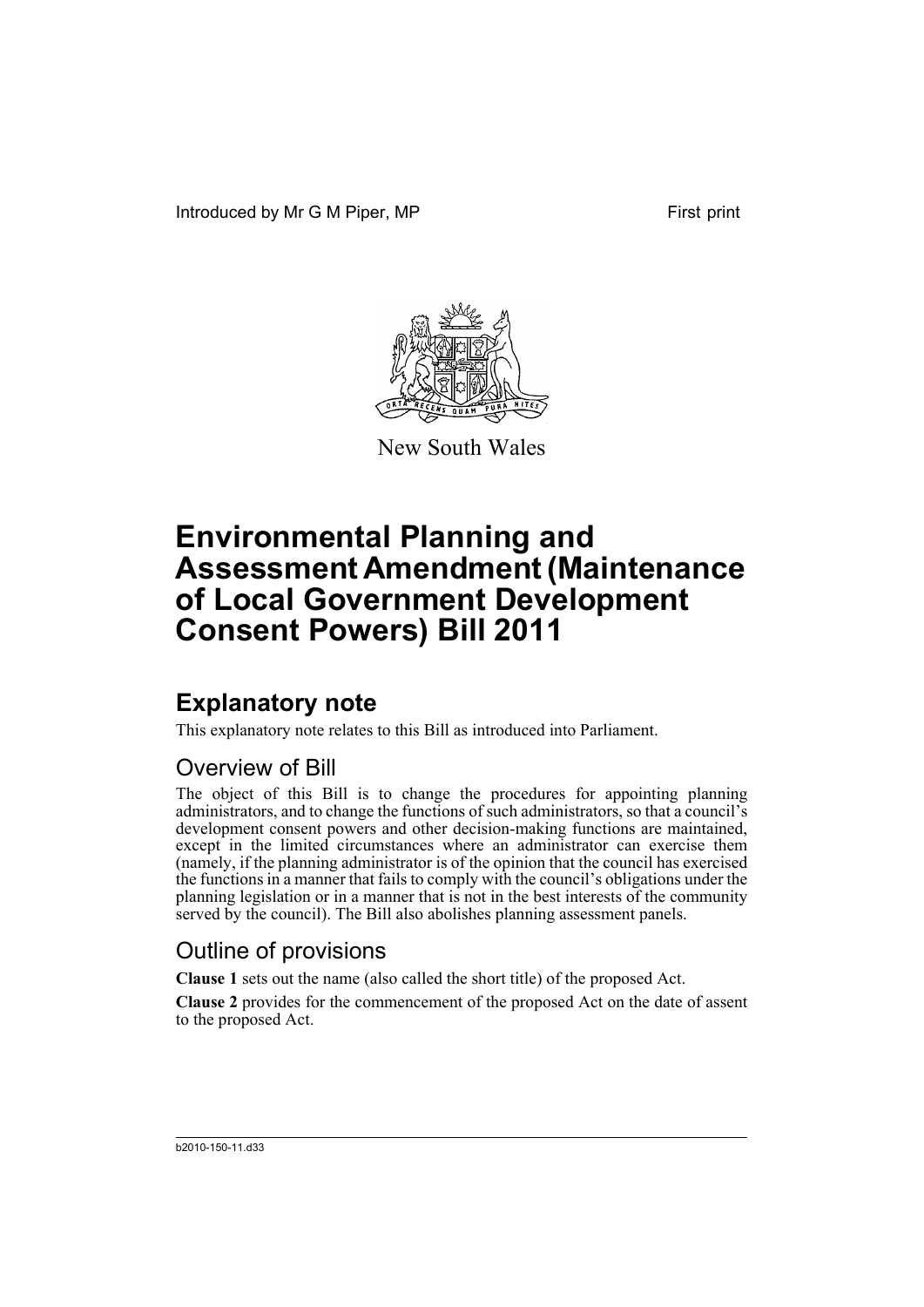Explanatory note

## **Schedule 1 Amendment of Environmental Planning and Assessment Act 1979 No 203**

**Schedule 1 [4]** inserts the following new provisions concerning planning administrators:

## **Subdivision 1 Preliminary**

**Proposed section 117C** defines terms used in the proposed provisions. In particular, it defines *prescribed planning functions*, which are the only functions that a planning administrator can exercise, as follows:

- (a) the refusal of consent to a development application,
- (b) the granting of consent to a development application,
- (c) the imposition of conditions on a development consent,
- (d) the modification of conditions imposed on a development consent,
- (e) the extension of the term of a development consent,
- (f) any other function as a consent authority conferred by an environmental planning instrument,
- (g) a function of a relevant planning authority relating to the making of an environmental planning instrument under Part 3 of the *Environmental Planning and Assessment Act 1979*,
- (h) a function of a council relating to the making of an environmental planning instrument under Division 1 of Part 2 of Chapter 6 of the *Local Government Act 1993*,
- (i) a function relating to the preparation, making and approval of a development control plan,
- (j) a function relating to the preparation and approval of a contributions plan.

### **Subdivision 2 Appointment of planning administrators**

**Proposed section 117D** constitutes the Panel for the Review of Councils, the functions of which are to advise the Minister of the need to provide assistance to councils in the exercise of their prescribed planning functions and to advise the Minister of the need to appoint planning administrators for particular councils.

**Proposed section 117E** provides that the Panel may advise the Minister as to whether or not to appoint a planning administrator for a particular council. The Panel may provide such advice at the request of the Minister, if the Independent Commission Against Corruption has made certain recommendations in relation to the council or of its own volition.

**Proposed section 117F** provides for the Minister to appoint a planning administrator for a particular council, after giving notice to the council.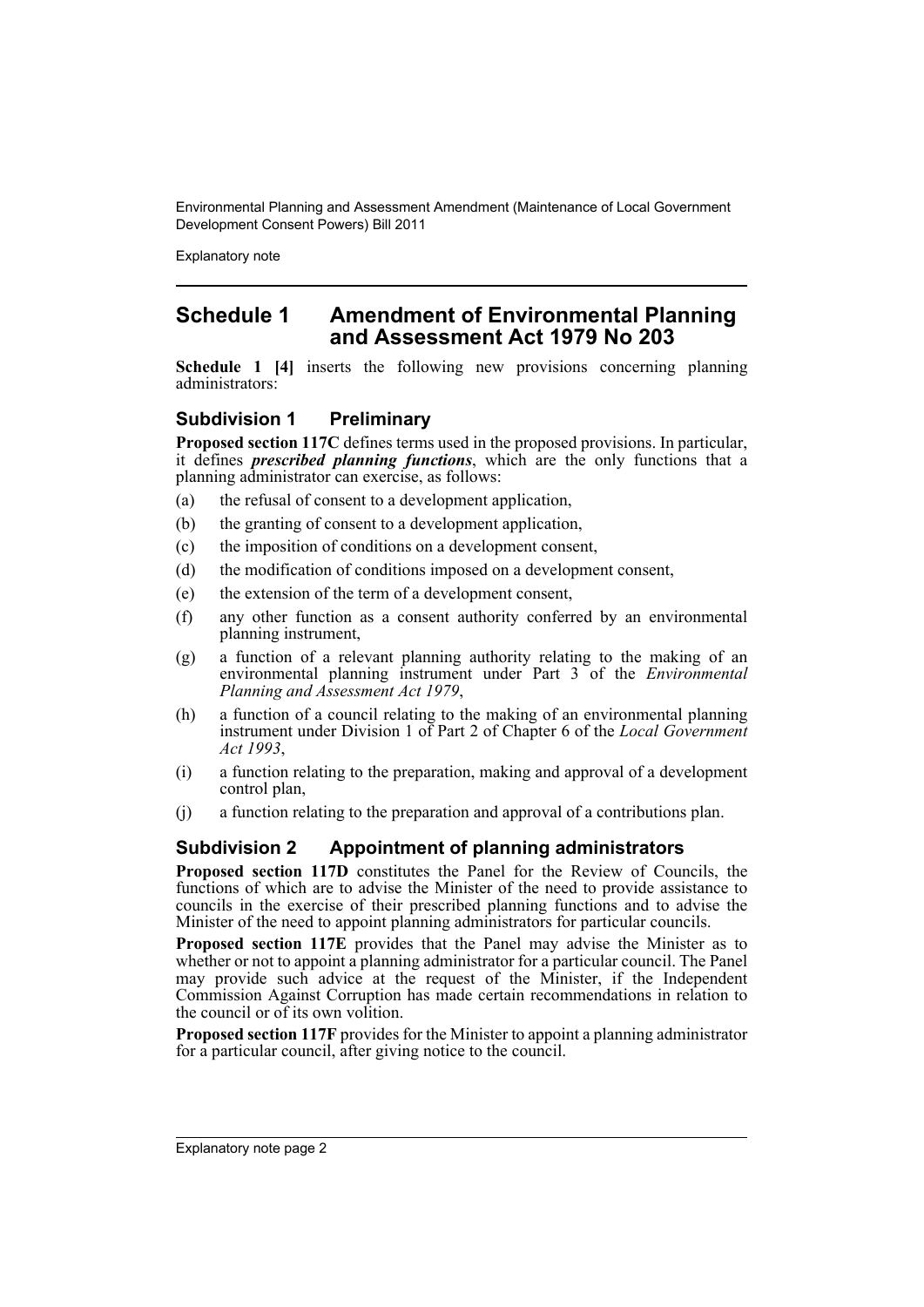Explanatory note

## **Subdivision 3 Functions of planning administrators**

**Proposed section 117G** confers functions on a planning administrator appointed for a particular council, which include providing advice to the council in relation to the exercise by the council of its prescribed planning functions and assisting the council in making improvements to its governance and to the process by which it exercises its prescribed planning functions. In certain limited circumstances, the planning administrator can reverse the exercise of one or more of the prescribed planning functions of the council or seek the revocation by the Minister of any delegation of a prescribed planning function made by a council to its general manager.

**Proposed section 117H** provides that a planning administrator appointed for a particular council may reverse the exercise of a planning function of the council and exercise the planning function in the place of the council, but only if the planning administrator is of the opinion that the council has exercised a prescribed planning function in a manner that fails to comply with the council's obligations under the planning legislation or in a manner that is not in the best interests of the community served by the council.

**Proposed section 117I** provides that the appointment of a planning administrator for a particular council does not affect any delegation of a prescribed planning function made by the council to its general manager, but the planning administrator may apply to the Minister for the revocation of any or all delegations by the council to its general manager in relation to prescribed planning functions.

## **Subdivision 4 Reporting by planning administrators**

**Proposed section 117J** provides for a planning administrator to provide an interim review and progress report on the first  $\dot{6}$  months of the administrator's appointment. That report must include an evaluation of the key performance indicators that relate to the decision-making of the council.

**Proposed section 117K** provides for a planning administrator to provide an annual report on the first 12 months of the administrator's appointment. That report must include an evaluation of the key performance indicators that relate to the decision-making of the council and a recommendation as to the need for the continuation or otherwise of the period of planning administration.

**Proposed section 117L** provides for the Minister to extend the term of appointment of the planning administrator if the administrator's annual report recommends the continuation.

**Proposed section 117M** makes it clear that the Minister can terminate the appointment of a planning administrator for any other reason.

### **Subdivision 5 Miscellaneous**

**Proposed section 117N** makes it clear that the proposed provisions do not affect the power of the Governor to dismiss the mayor and councillors of a council.

**Schedule 1 [1]–[3], [5]–[20] and [25]** are consequential on the revision of provisions about planning administrators and the abolition of planning assessment panels.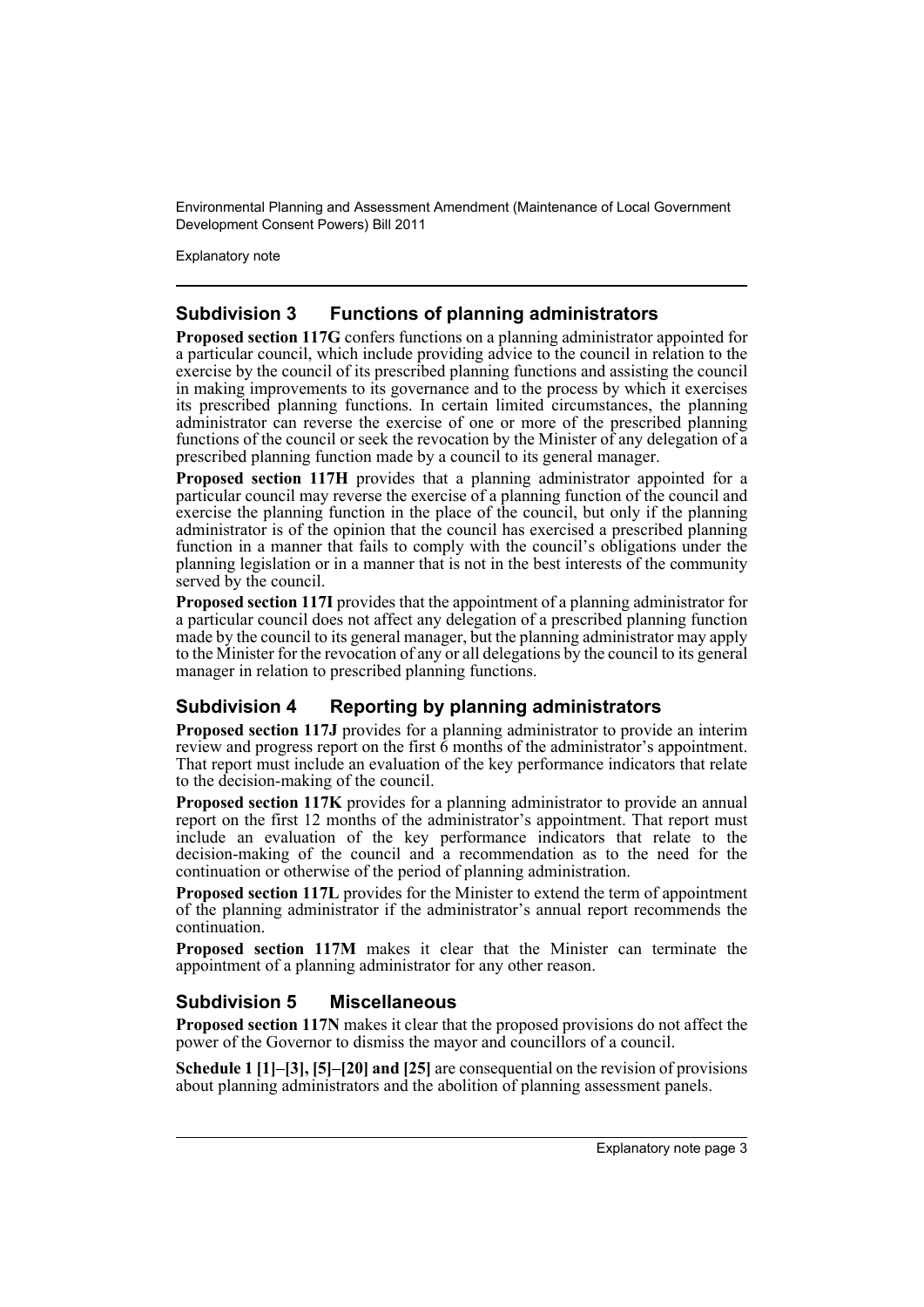Explanatory note

**Schedule 1 [21]–[24]** extend a provision that protects the exercise of certain functions of the Minister so that it applies to planning administrators. The Minister may consent to the provision being over-ridden.

**Schedule 1 [26]** provides for the making of savings and transitional regulations consequent on the enactment of the proposed Act.

**Schedule 1 [27]** revokes any existing appointments of planning administrators and planning assessment panels.

**Schedule 1 [28]** makes provision for the membership and procedure of the Panel for the Review of Councils.

## **Schedule 2 Amendment of Independent Commission Against Corruption Act 1988 No 35**

**Schedule 2** makes a consequential amendment. It modifies the power of the Independent Commission Against Corruption to recommend that a person be appointed under the *Environmental Planning and Assessment Act 1979* to administer the functions of a council because of serious corrupt conduct by any of the councillors in connection with the exercise or purported exercise of functions under that Act. The amended provision instead provides for the Commission to recommend the appointment of a planning administrator or regional panel to exercise planning functions.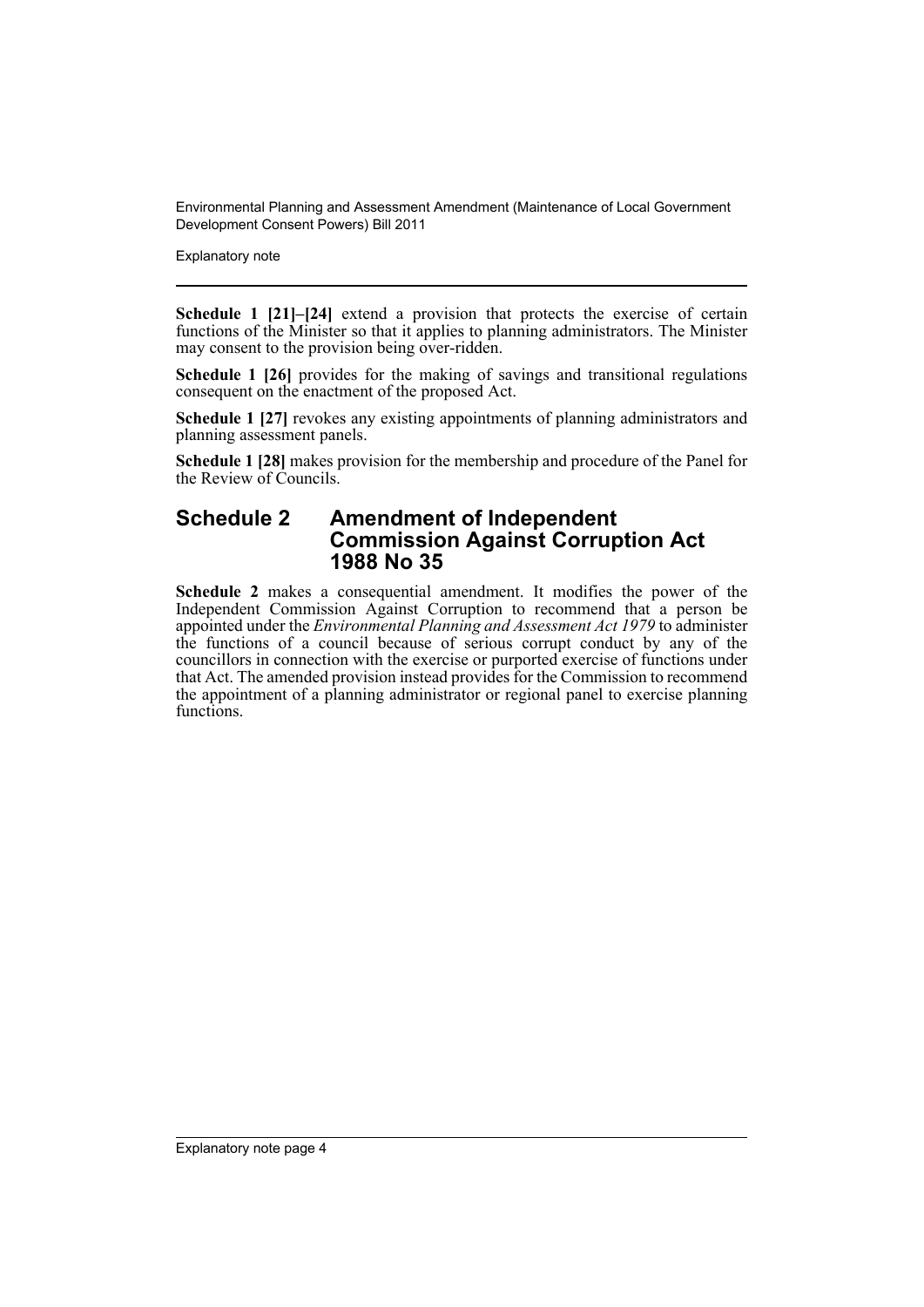Introduced by Mr G M Piper, MP First print



New South Wales

# **Environmental Planning and Assessment Amendment (Maintenance of Local Government Development Consent Powers) Bill 2011**

## **Contents**

|            |                                                                          | Page |
|------------|--------------------------------------------------------------------------|------|
|            | Name of Act                                                              | 2    |
|            | Commencement                                                             | 2    |
| Schedule 1 | Amendment of Environmental Planning and Assessment<br>Act 1979 No 203    | 3    |
| Schedule 2 | Amendment of Independent Commission Against<br>Corruption Act 1988 No 35 | 18.  |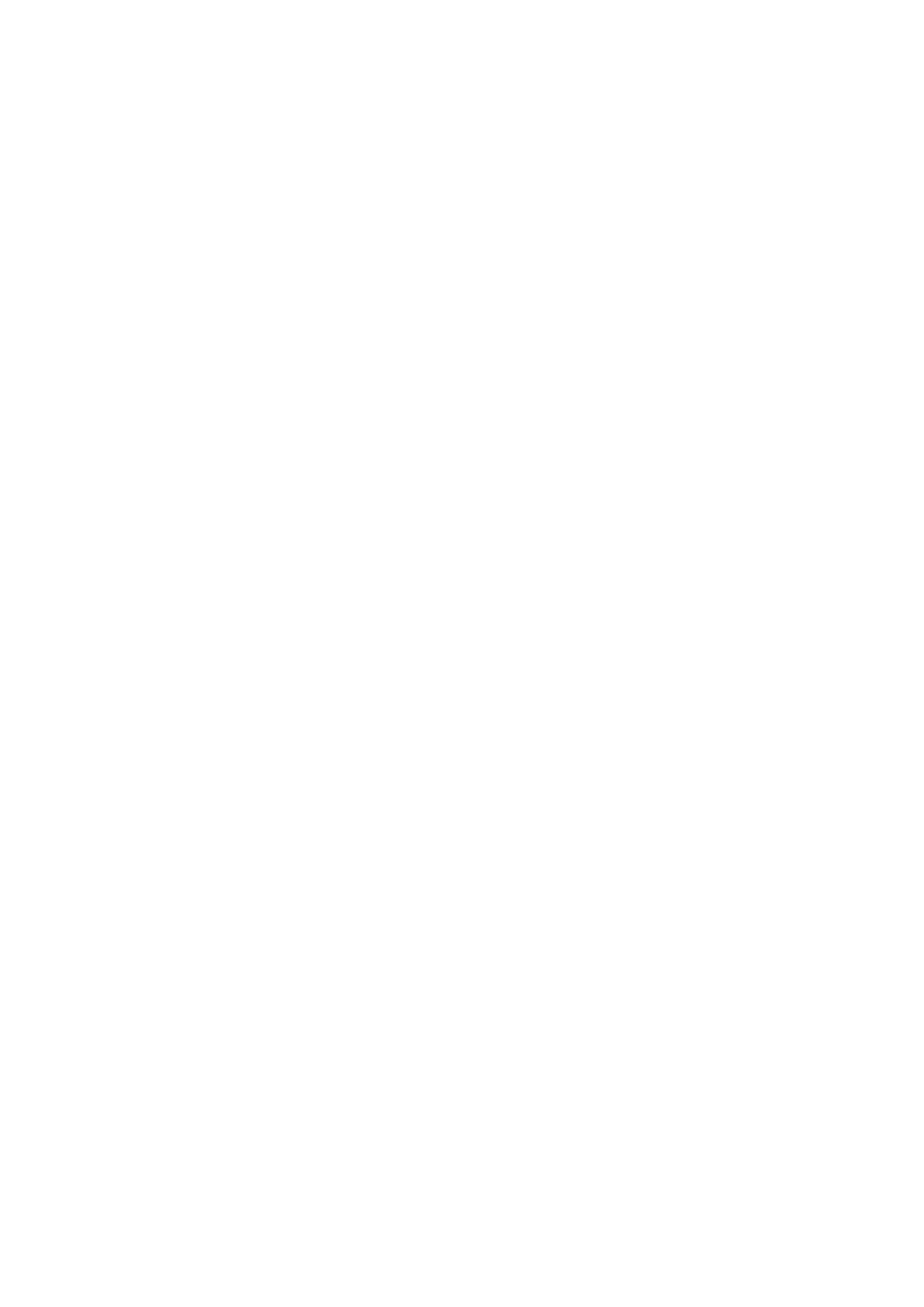

New South Wales

# **Environmental Planning and Assessment Amendment (Maintenance of Local Government Development Consent Powers) Bill 2011**

No , 2011

## **A Bill for**

An Act to amend the *Environmental Planning and Assessment Act 1979* in relation to the appointment and functions of planning administrators, so as to maintain a council's development consent powers and other decision-making functions except in limited circumstances; and for other purposes.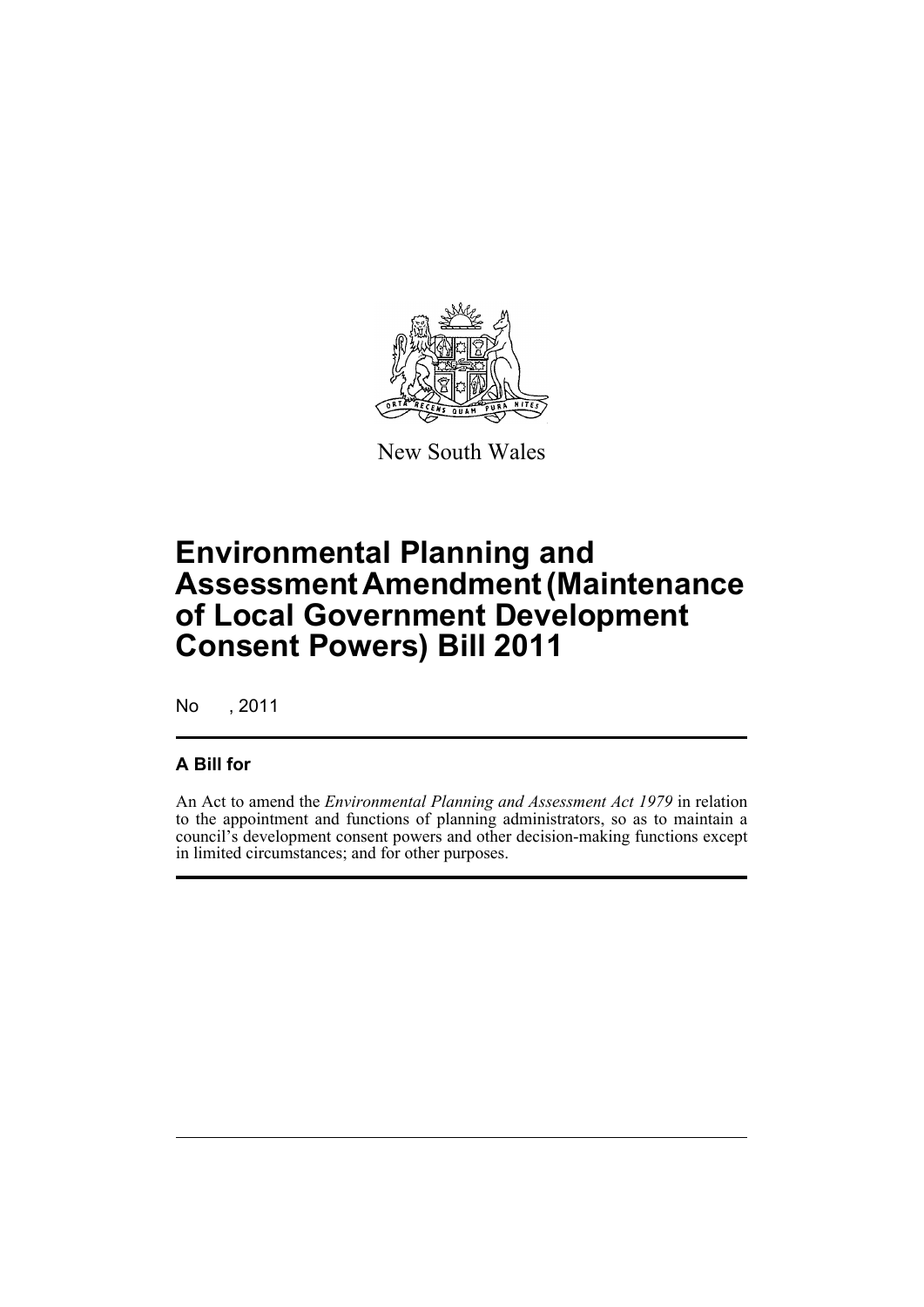<span id="page-7-1"></span><span id="page-7-0"></span>

| $\mathcal{P}$ |
|---------------|
| 3<br>4<br>5   |
| 6             |
| 7             |
|               |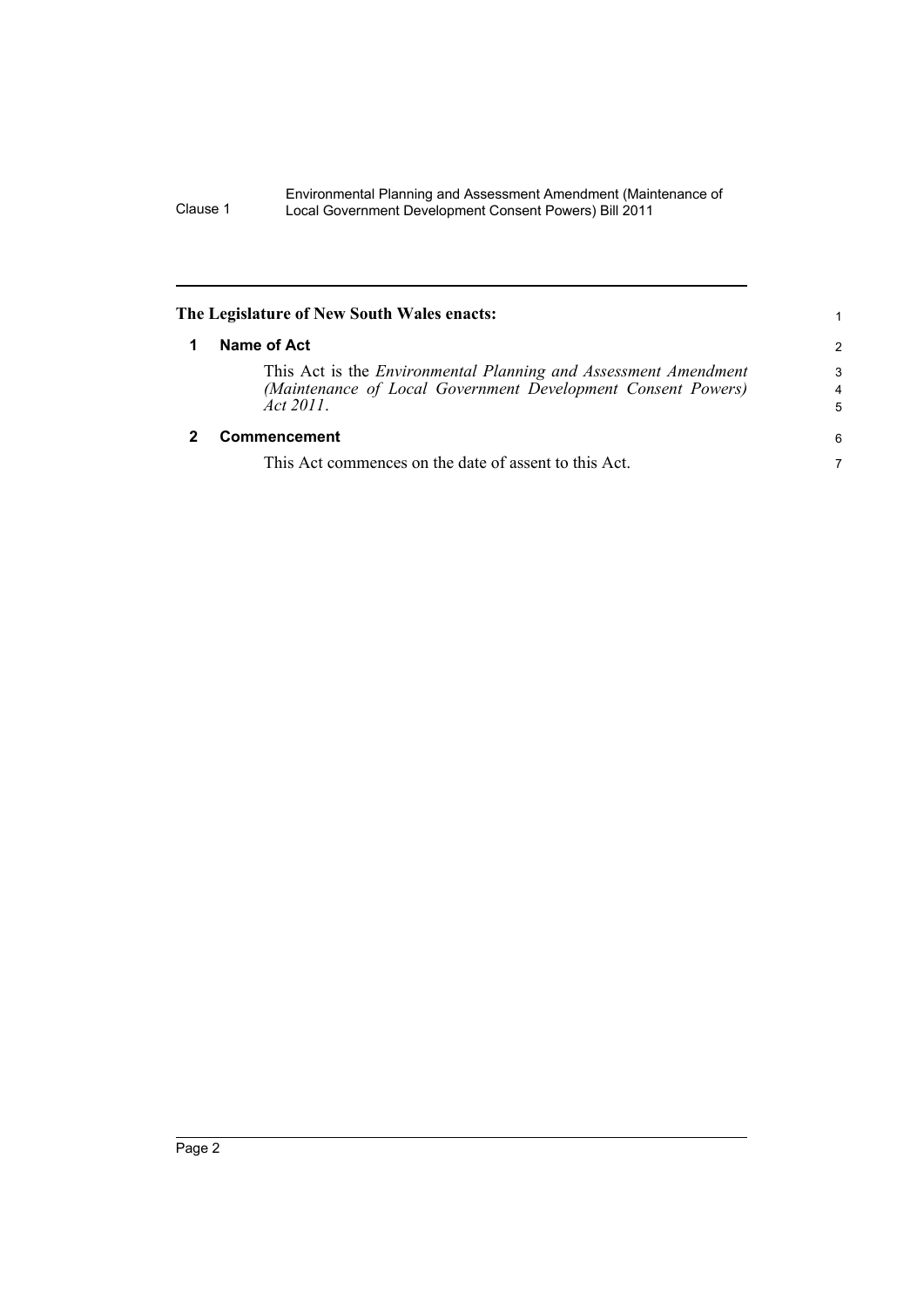Amendment of Environmental Planning and Assessment Act 1979 No 203 Schedule 1

## <span id="page-8-0"></span>**Schedule 1 Amendment of Environmental Planning and Assessment Act 1979 No 203**

| $[1]$    |      | <b>Section 4 Definitions</b> |                                                                                                                                           | $\mathfrak{S}$      |
|----------|------|------------------------------|-------------------------------------------------------------------------------------------------------------------------------------------|---------------------|
|          |      |                              | Omit the definition of <i>planning assessment panel</i> from section $4(1)$ .                                                             | 4                   |
| [2]      |      |                              | <b>Section 23D Functions of Commission</b>                                                                                                | 5                   |
|          |      |                              | Omit ", an independent hearing and assessment panel or a planning assessment<br>panel" from section $23D(1)(c)$ .                         | 6<br>$\overline{7}$ |
|          |      |                              | Insert instead "or of an independent hearing and assessment panel".                                                                       | 8                   |
| $^{[3]}$ |      |                              | Part 6, Division 1AA, heading                                                                                                             | 9                   |
|          |      |                              | Omit the heading. Insert instead:                                                                                                         | 10                  |
|          |      |                              | Division 1AA Planning administrators and regional panels                                                                                  | 11                  |
| [4]      |      | Part 6, Division 1AA         |                                                                                                                                           | 12                  |
|          |      |                              | Omit section 117C. Insert instead:                                                                                                        | 13                  |
|          |      | <b>Subdivision 1</b>         | <b>Preliminary</b>                                                                                                                        | 14                  |
|          | 117C | <b>Definitions</b>           |                                                                                                                                           | 15                  |
|          |      |                              | In this Division:                                                                                                                         | 16                  |
|          |      |                              | <b>Panel for the Review of Councils means the Panel for the</b><br>Review of Councils constituted by section 117D.                        | 17<br>18            |
|          |      |                              | <i>planning administrator</i> for a council, means a person appointed<br>as a planning administrator for that council under section 117F. | 19<br>20            |
|          |      |                              | <i>prescribed planning function</i> means any of the following<br>functions:                                                              | 21<br>22            |
|          |      |                              | the refusal of consent to a development application,<br>(a)                                                                               | 23                  |
|          |      |                              | the granting of consent to a development application,<br>(b)                                                                              | 24                  |
|          |      |                              | the imposition of conditions on a development consent,<br>(c)                                                                             | 25                  |
|          |      | (d)                          | the modification of conditions imposed on a development<br>consent,                                                                       | 26<br>27            |
|          |      |                              | the extension of the term of a development consent,<br>(e)                                                                                | 28                  |
|          |      |                              | (f)<br>any other function as a consent authority conferred by an<br>environmental planning instrument,                                    | 29<br>30            |
|          |      |                              |                                                                                                                                           |                     |

1 2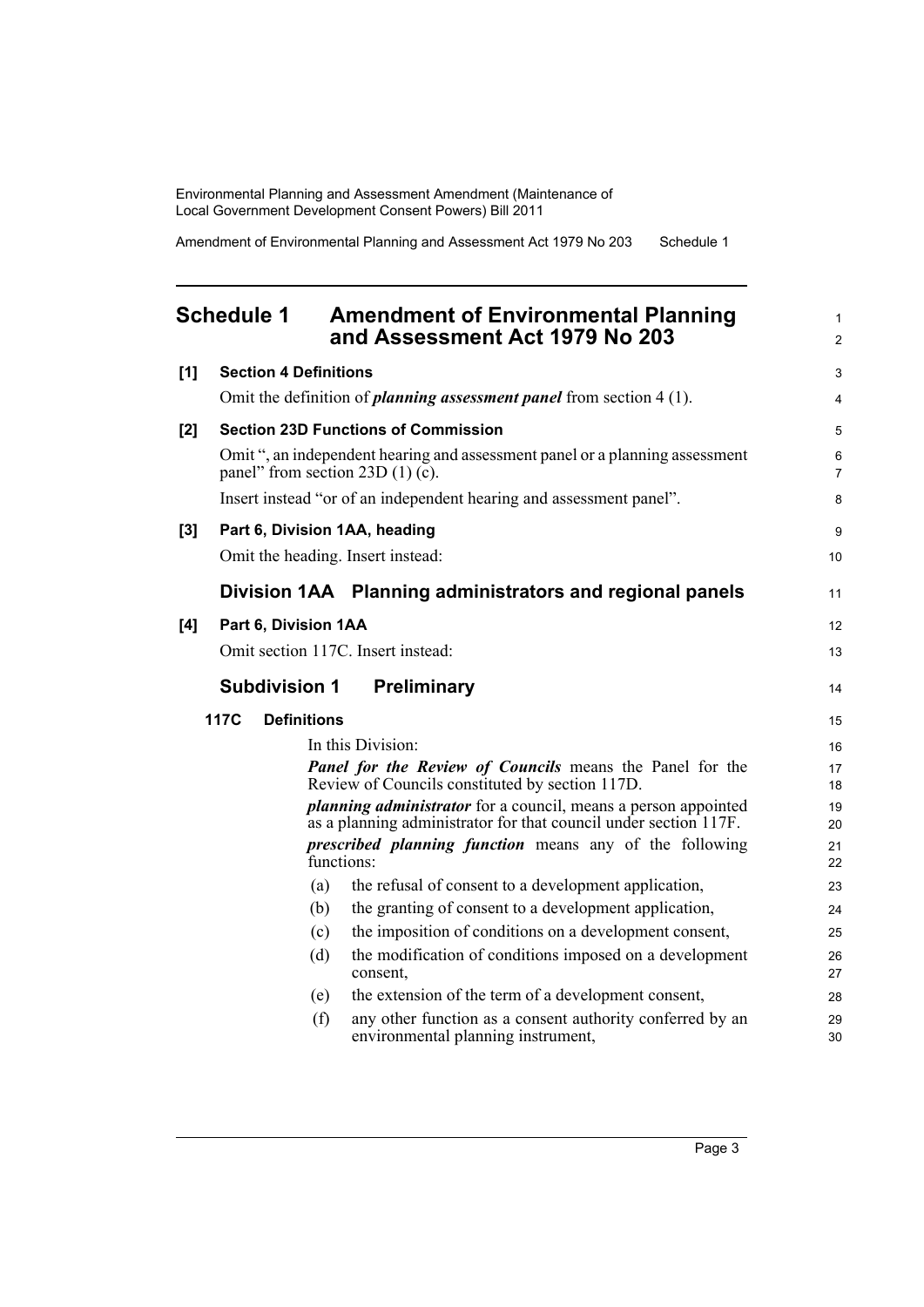|      |     | (g)                  | a function of a relevant planning authority relating to the<br>making of an environmental planning instrument under<br>Part 3,                                                     | $\mathbf{1}$<br>$\overline{c}$<br>$\mathfrak{S}$ |
|------|-----|----------------------|------------------------------------------------------------------------------------------------------------------------------------------------------------------------------------|--------------------------------------------------|
|      |     | (h)                  | a function of a council relating to the making of an<br>environmental planning instrument under Division 1 of<br>Part 2 of Chapter 6 of the Local Government Act 1993,             | 4<br>$\mathbf 5$<br>6                            |
|      |     | (i)                  | a function relating to the preparation, making and approval<br>of a development control plan,                                                                                      | 7<br>8                                           |
|      |     | (i)                  | a function relating to the preparation and approval of a<br>contributions plan.                                                                                                    | 9<br>10                                          |
|      |     |                      | <i>regional panel</i> means a joint regional planning panel.                                                                                                                       | 11                                               |
|      |     | <b>Subdivision 2</b> | Appointment of planning administrators                                                                                                                                             | 12                                               |
| 117D |     |                      | <b>Panel for the Review of Councils</b>                                                                                                                                            | 13                                               |
|      | (1) |                      | There is constituted by this section a body corporate to be called<br>the Panel for the Review of Councils.                                                                        | 14<br>15                                         |
|      | (2) |                      | The Panel is to have 3 members appointed by the Minister.                                                                                                                          | 16                                               |
|      | (3) |                      | Of the members:                                                                                                                                                                    | 17                                               |
|      |     | (a)                  | one is to be nominated by the Minister, and                                                                                                                                        | 18                                               |
|      |     | (b)                  | one is to be nominated by the Minister for Local<br>Government, and                                                                                                                | 19<br>20                                         |
|      |     | (c)                  | one is to be nominated by the Local Government<br>Association of NSW and the Shires Association of NSW<br>acting together.                                                         | 21<br>22<br>23                                   |
|      | (4) |                      | The functions of the Panel are:                                                                                                                                                    | 24                                               |
|      |     | (a)                  | to advise the Minister about the need to provide assistance<br>to councils in the exercise of their prescribed planning<br>functions, and                                          | 25<br>26<br>27                                   |
|      |     | (b)                  | to advise the Minister about the need to appoint planning<br>administrators for particular councils.                                                                               | 28<br>29                                         |
|      | (5) |                      | For the purposes of providing such advice, the Panel may seek,<br>receive and consider submissions from interested persons and<br>may gather relevant information from any source. | 30<br>31<br>32                                   |
|      | (6) | the Panel.           | Schedule 7 makes provision for the membership and procedure of                                                                                                                     | 33<br>34                                         |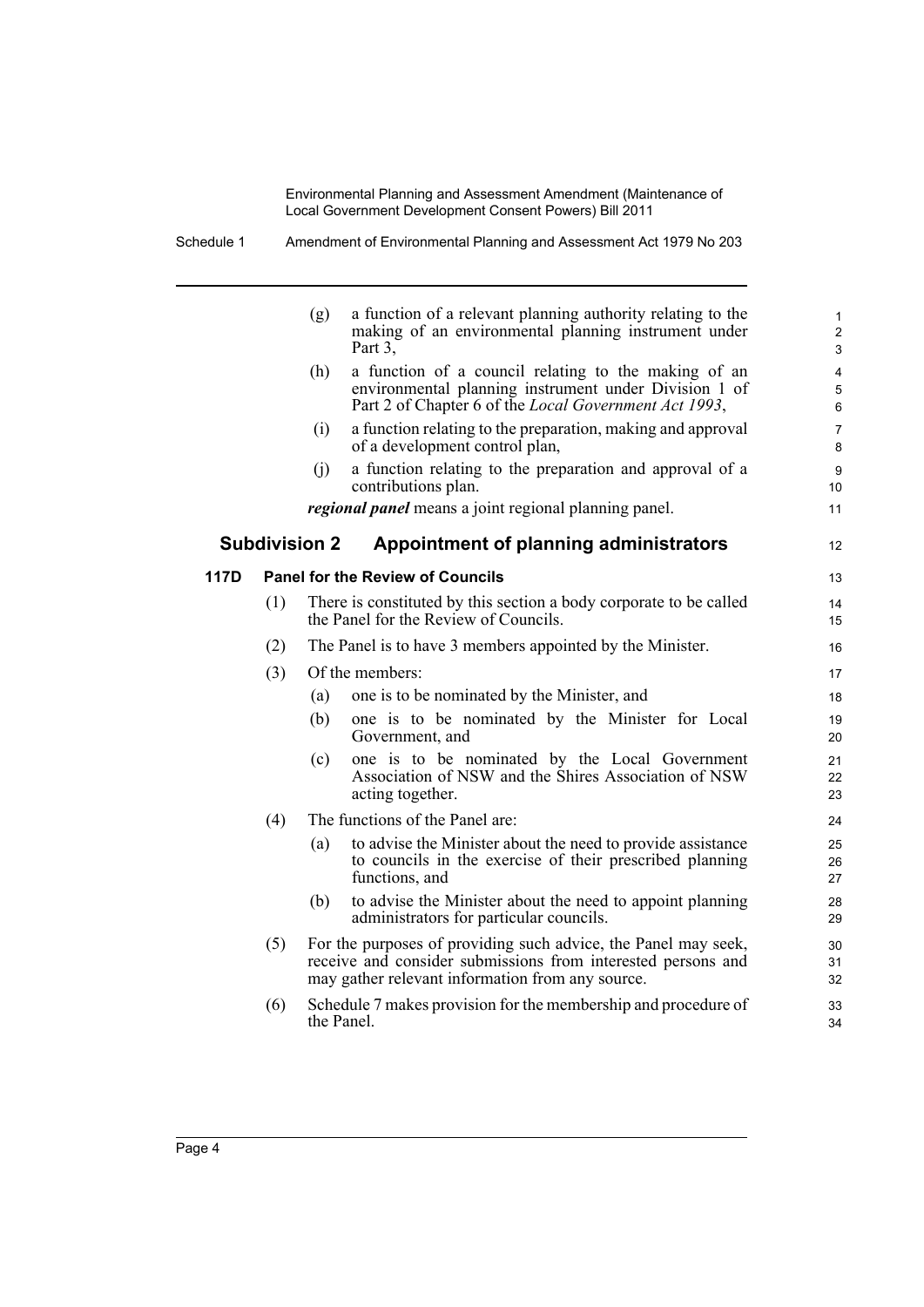Amendment of Environmental Planning and Assessment Act 1979 No 203 Schedule 1

#### **117E Panel may advise Minister to appoint planning administrator** (1) The Panel for the Review of Councils may advise the Minister as to whether or not to appoint a planning administrator for a particular council. (2) The Panel may provide such advice: (a) at the request of the Minister, or (b) if a report referred to in section 74C of the *Independent Commission Against Corruption Act 1988* recommends that consideration be given to the appointment of a planning administrator for a particular council because of serious corrupt conduct by any of the councillors in connection with the exercise or purported exercise of prescribed planning functions, or (c) of its own volition. (3) If the Panel advises that a planning administrator should be appointed for a particular council, the Panel: (a) must specify to the Minister its reasons for advising that the appointment be made, and (b) must specify the key performance indicators on which the planning administrator will be required to report under Subdivision 4 (which are to reflect the reasons for advising the appointment of the planning administrator). **117F Appointment of planning administrator** (1) The Minister may appoint a planning administrator for a particular council: (a) on the advice of the Panel for the Review of Councils, or (b) with the agreement of the relevant council. (2) Before appointing a planning administrator for a particular council on the advice of the Panel, the Minister must notify the council concerned in writing of the proposed action (including the reasons for the proposed action) and request the council to show cause why the action should not be taken. (3) The Minister must consider any written submissions made by the council within 6 weeks of notice being given under subsection (2) and must not take action under this section earlier than 6 weeks after the notice is given. (4) A planning administrator is to be appointed by order of the 1 2 3 4 5 6 7 8 **9** 10 11 12 13 14 15 16 17 18 19 20 21 22 23 24 25 26 27 28 29 30 31 32 33 34 35 36 37

Minister published in the Gazette.

38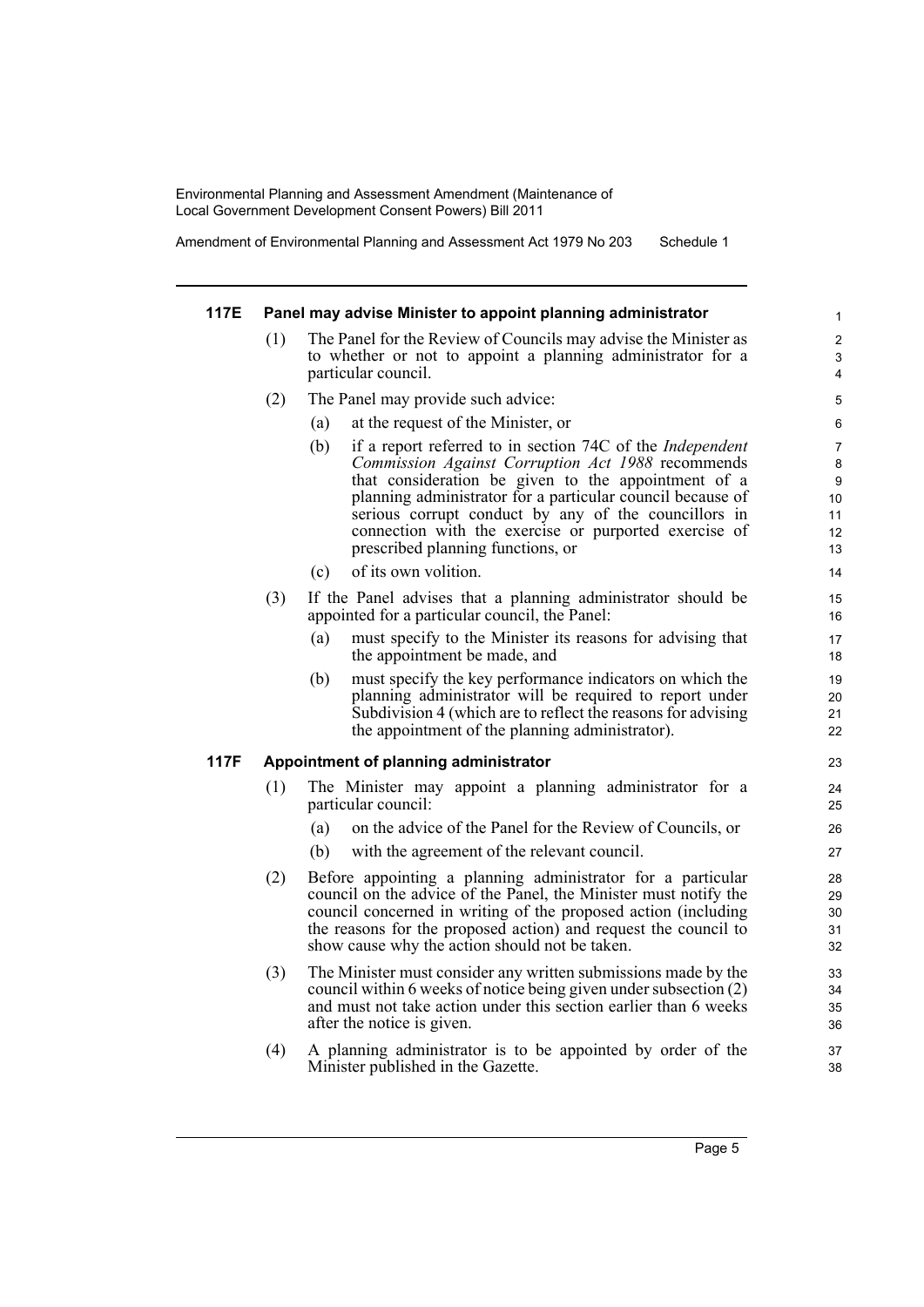> 6

(5) The Minister must, as soon as reasonably practicable after appointing a planning administrator, make the reasons for that appointment publicly available. (6) The Minister may specify the term of appointment of a planning administrator. **Subdivision 3 Functions of planning administrators 117G Functions of planning administrator** A planning administrator appointed for a particular council has the following functions: (a) to provide advice to the council in relation to the exercise by the council of its prescribed planning functions, (b) to assist the council in making improvements to its governance and to the process by which it exercises its prescribed planning functions, (c) in the circumstances specified in section 117H—to reverse the exercise of one or more of the prescribed planning functions of the council, (d) in the circumstances specified in section 117I—to seek the revocation by the Minister of any delegation of a prescribed planning function made by a council to its general manager. **117H Planning administrator may reverse exercise of prescribed planning functions of council** (1) This section applies if a planning administrator appointed for a particular council is of the opinion that the council has exercised a prescribed planning function: (a) in a manner that fails to comply with the council's obligations under the planning legislation, or (b) in a manner that is not in the best interests of the community served by the council, because of the manner in which the council has dealt with the matter, the time taken or in any other respect. (2) The planning administrator may reverse the exercise of the planning function and exercise the planning function in the place of the council, in which case: (a) the planning function the exercise of which is reversed is taken never to have been exercised, and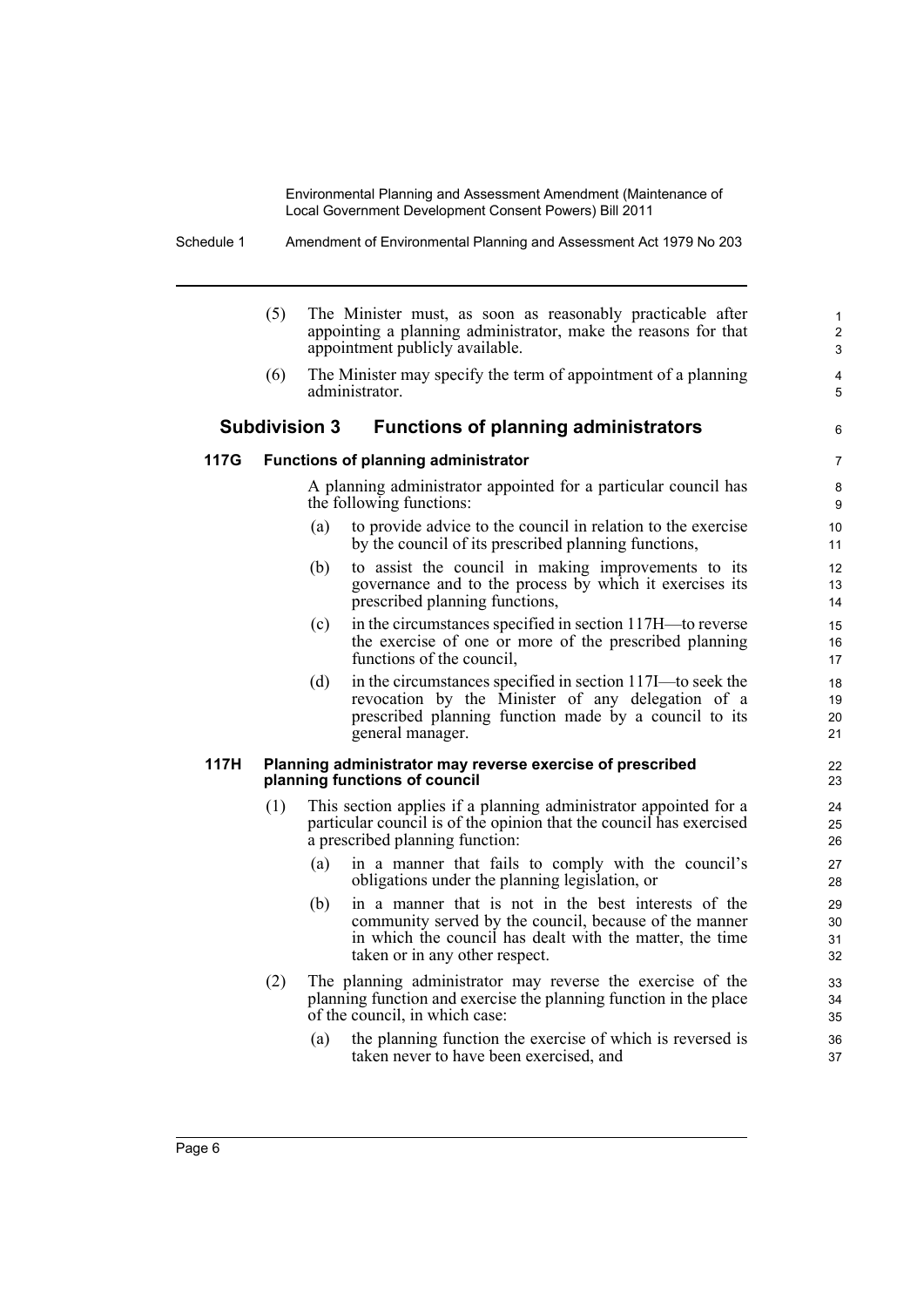Amendment of Environmental Planning and Assessment Act 1979 No 203 Schedule 1

|     | (b)   | the exercise of the planning function by the administrator<br>is taken to be the exercise of the function by the council.                                                                                | 1<br>$\overline{c}$  |
|-----|-------|----------------------------------------------------------------------------------------------------------------------------------------------------------------------------------------------------------|----------------------|
| (3) |       | The planning administrator must not reverse the exercise of a<br>planning function under this section unless the planning<br>administrator has first:                                                    | 3<br>4<br>5          |
|     | (a)   | reported the proposed reversal to the council, and                                                                                                                                                       | 6                    |
|     | (b)   | provided the council with reasons for that reversal.                                                                                                                                                     | 7                    |
| (4) |       | The planning administrator is not entitled to reverse the exercise<br>of a function more than 3 months after the function was exercised<br>by the council.                                               | 8<br>9<br>10         |
| (5) |       | A planning administrator is not to enter into a contract in the<br>exercise of the planning administrator's functions except:                                                                            | 11<br>12             |
|     | (a)   | with the consent of the Minister and the concurrence of the<br>Minister for Local Government, or                                                                                                         | 13<br>14             |
|     | (b)   | in the case of a contract for the appointment of staff—with<br>the authority conferred by a regulation made under<br>section 118AF.                                                                      | 15<br>16<br>17       |
| (6) | made. | Subsection (2) has effect even if the appointment of the planning<br>administrator is subsequently found not to have been validly                                                                        | 18<br>19<br>20       |
| (7) |       | In this section:                                                                                                                                                                                         | 21                   |
|     |       | failure to comply with obligations under the planning<br><i>legislation</i> includes:                                                                                                                    | 22<br>23             |
|     | (a)   | a failure to carry into effect or enforce the provisions of<br>this Act, an environmental planning instrument or a<br>requirement or direction under section 55, 94E or 117, or                          | 24<br>25<br>26       |
|     | (b)   | a failure to comply with the requirements of the staged<br>repeal program under section 33B with respect to the<br>preparation<br>making<br>of a<br>replacement<br>or<br>local<br>environmental plan, or | 27<br>28<br>29<br>30 |
|     | (c)   | without limiting paragraph (a), a failure to comply with a<br>determination under section 56, or                                                                                                         | 31<br>32             |
|     | (d)   | without limiting paragraph (a), a failure to provide access<br>to records and the use of staff and facilities to the Planning<br>Assessment Commission as referred to in section 23N (1).                | 33<br>34<br>35       |

Page 7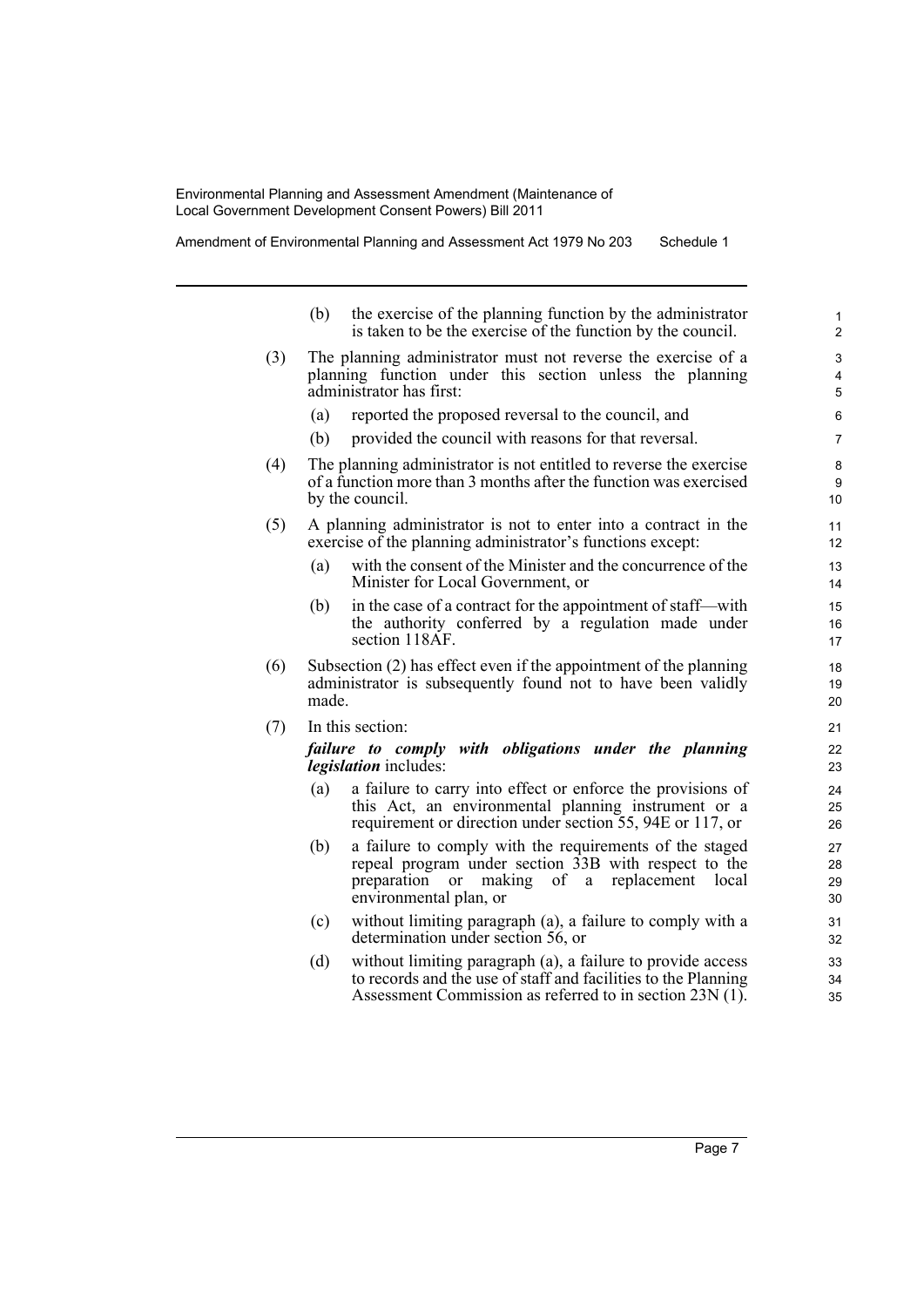Schedule 1 Amendment of Environmental Planning and Assessment Act 1979 No 203

#### **117I Planning administrator may seek revocation of certain planning delegations**

(1) The appointment of a planning administrator for a particular council does not affect any delegation of a prescribed planning function made by the council to its general manager.

19

- (2) However, a planning administrator may apply to the Minister for the revocation of any or all delegations by the council to its general manager in relation to prescribed planning functions.
- (3) The Minister must seek advice on any such application from the Panel for the Review of Councils.
- (4) The Minister may deal with such an application by:
	- (a) revoking any or all of the delegations made by the council to its general manager, or
	- (b) refusing to revoke the delegations.
- (5) If the general manager of a council has been notified in writing of any revocation of a delegation under this section, the general manager or other person is no longer a delegate of the council for that purpose.

### **Subdivision 4 Reporting by planning administrators**

### **117J Interim review and progress report**

- (1) If a planning administrator appointed for a particular council exercises functions for a continuous period of more than 6 months, the planning administrator must provide the Minister with an interim review and progress report on the first 6 months of the administrator's appointment.
- (2) The report must be delivered no later than 4 weeks after the end of that 6-month period.
- (3) The report must include:
	- (a) an evaluation of the key performance indicators that relate to the decision-making of the council (which were specified on the appointment of the planning administrator), and
	- (b) any other matters that the planning administrator considers appropriate.
- (4) The Minister must provide a copy of the report to the relevant council as soon as practicable after the Minister receives the report.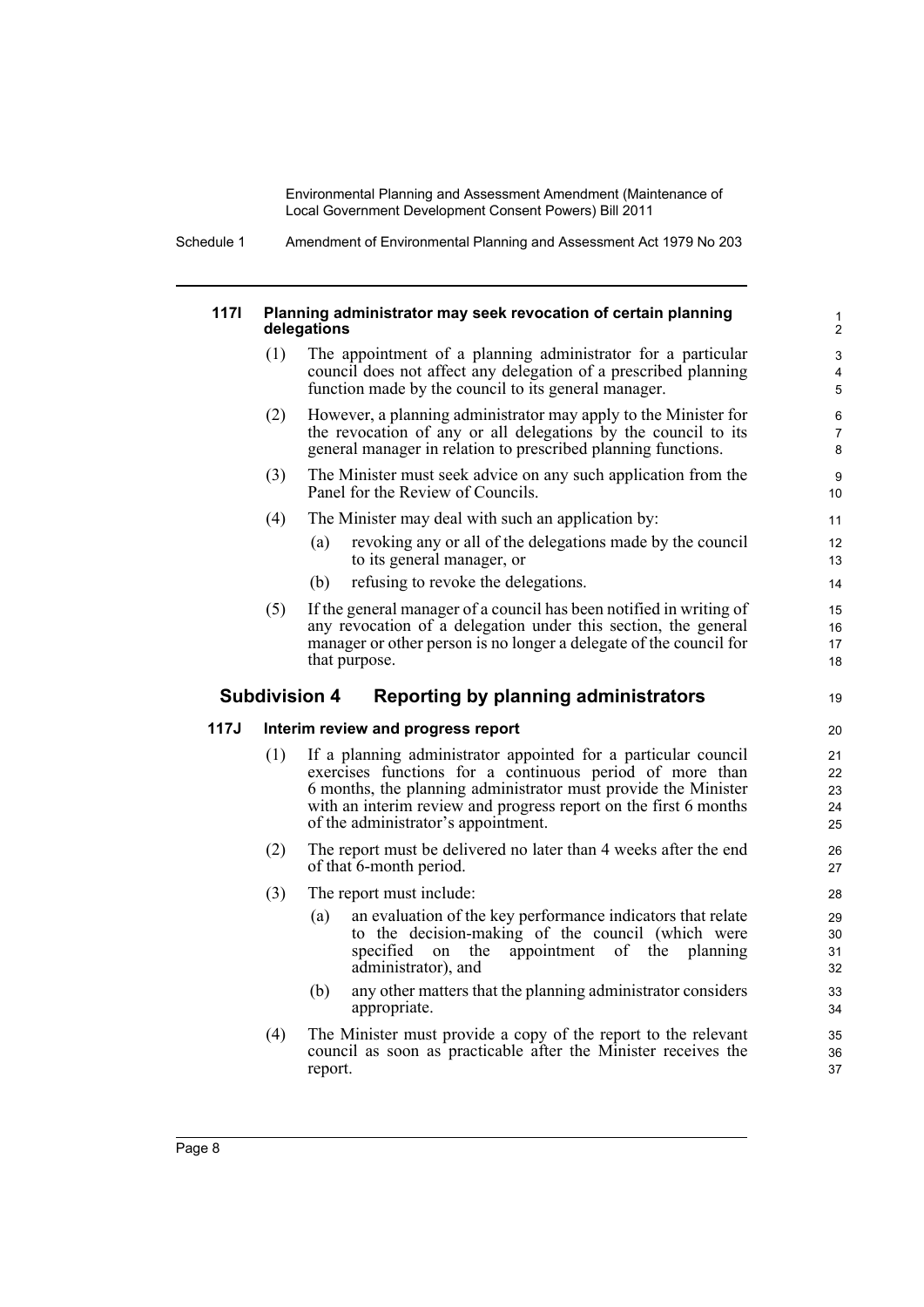Amendment of Environmental Planning and Assessment Act 1979 No 203 Schedule 1

#### **117K Annual report**

- (1) If a planning administrator appointed for a particular council exercises functions for a continuous period of more than 12 months, the planning administrator must provide the Minister with a further report on the first 12 months of the administrator's appointment.
- (2) The report must be delivered no later than 4 weeks after the end of that 12 month period.
- (3) The report must include:
	- (a) an evaluation of the key performance indicators that relate to the decision-making of the council (which were specified on the appointment of the planning administrator), and
	- (b) a recommendation as to the need for the continuation or otherwise of the period of planning administration, and
	- (c) any other matters that the planning administrator considers appropriate.
- (4) The Minister must provide a copy of the report to the relevant council as soon as practicable after the Minister receives the report.
- (5) If, before the end of the term of appointment of the planning administrator, he or she has not recommended the continuation of the period of planning administration, the term of the administrator expires.

#### **117L Minister to take action on recommendation concerning term of appointment**

- (1) This section applies if the annual report provided under section 117K of a planning administrator appointed for a particular council recommends the continuation of the administrator's administration.
- (2) The Minister may extend the term of appointment of the planning administrator by order published in the Gazette.
- (3) Before extending the term of appointment of a planning administrator for a particular council, the Minister must notify the council concerned in writing of the proposed action (including the reasons for the proposed action) and request the council to show cause why the action should not be taken.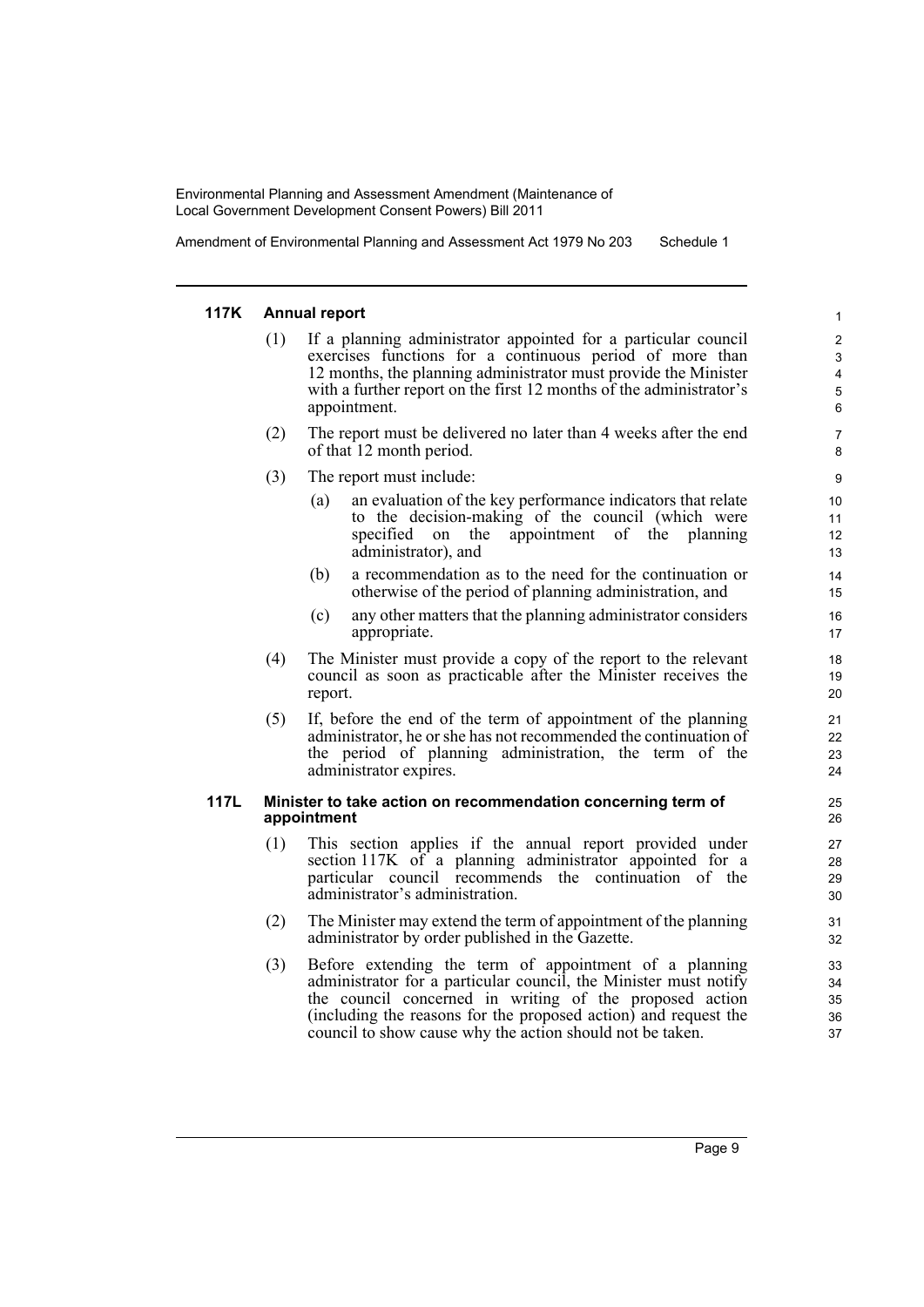Schedule 1 Amendment of Environmental Planning and Assessment Act 1979 No 203

|     |                         | (4)                   |          | The Minister must consider any written submissions made by the<br>council within 6 weeks of notice being given under subsection (3)<br>and must not take action under this section earlier than 6 weeks<br>after the notice is given.                                                        | $\mathbf{1}$<br>$\overline{2}$<br>3<br>4 |
|-----|-------------------------|-----------------------|----------|----------------------------------------------------------------------------------------------------------------------------------------------------------------------------------------------------------------------------------------------------------------------------------------------|------------------------------------------|
|     |                         | (5)                   | section. | The planning administrator may continue to exercise his or her<br>functions until the Minister has made a decision under this                                                                                                                                                                | 5<br>6<br>$\overline{7}$                 |
|     |                         | (6)                   |          | The appointment of a planning administrator operates:                                                                                                                                                                                                                                        | 8                                        |
|     |                         |                       | (a)      | until the end of any extension of his or her term made by<br>the Minister under this section, or                                                                                                                                                                                             | 9<br>10                                  |
|     |                         |                       | (b)      | until the Minister makes a decision under this section not<br>to extend the term.                                                                                                                                                                                                            | 11<br>12                                 |
|     | <b>117M</b>             |                       |          | Minister's power to terminate appointment unaffected                                                                                                                                                                                                                                         | 13                                       |
|     |                         |                       |          | Nothing in this Subdivision prevents the Minister from<br>terminating the appointment of a planning administrator prior to<br>any of the scheduled reporting and review periods specified in<br>sections 117J and 117K if the Minister is of the opinion that it is<br>appropriate to do so. | 14<br>15<br>16<br>17<br>18               |
|     | <b>Subdivision 5</b>    |                       |          | <b>Miscellaneous</b>                                                                                                                                                                                                                                                                         | 19                                       |
|     | 117N                    |                       |          | Power of Governor to dismiss mayor and councillors unaffected                                                                                                                                                                                                                                | 20                                       |
|     |                         |                       |          | This Part is in addition to, and does not affect, the power of the<br>Governor under section 255 of the <i>Local Government Act 1993</i><br>to declare civic offices in relation to a council to be vacant.                                                                                  | 21<br>22<br>23                           |
| [5] |                         |                       |          | Section 118 Appointment of regional panels                                                                                                                                                                                                                                                   | 24                                       |
|     |                         |                       |          | Omit "a planning administrator, a planning assessment panel or" and "(or all<br>of them" from section $118(1)$ .                                                                                                                                                                             | 25<br>26                                 |
| [6] |                         |                       |          | Section 118 (2) and (5)–(7)                                                                                                                                                                                                                                                                  | 27                                       |
|     |                         | Omit the subsections. |          |                                                                                                                                                                                                                                                                                              | 28                                       |
| [7] |                         |                       |          | Section 118 (3) and (4)                                                                                                                                                                                                                                                                      | 29                                       |
|     |                         |                       |          | Omit "planning assessment panel or" wherever occurring.                                                                                                                                                                                                                                      | 30                                       |
| [8] | <b>Section 118 (7B)</b> |                       |          |                                                                                                                                                                                                                                                                                              | 31                                       |
|     |                         |                       |          |                                                                                                                                                                                                                                                                                              |                                          |
|     |                         |                       |          | Omit "appointing a planning administrator or planning assessment panel, or".                                                                                                                                                                                                                 | 32                                       |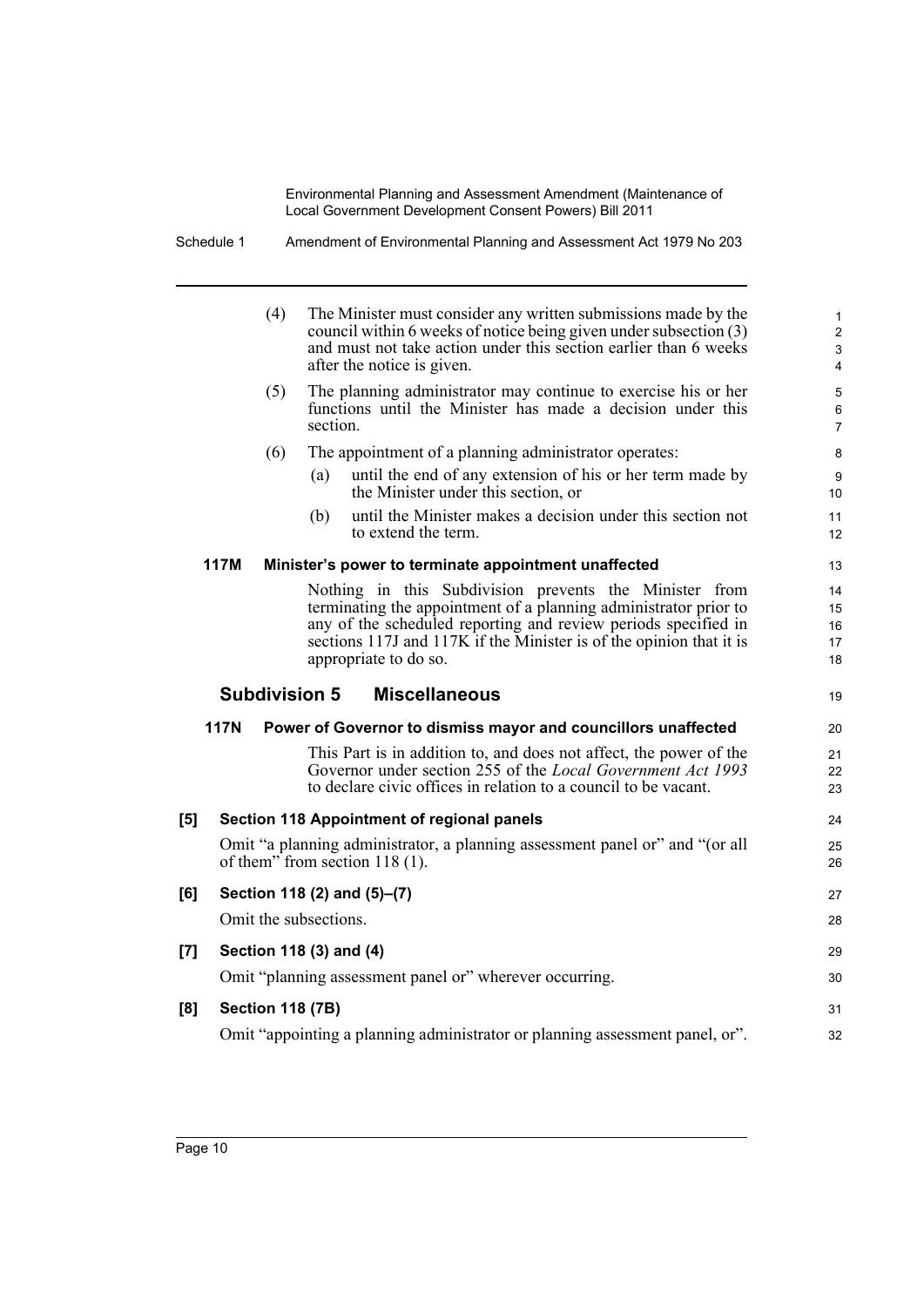Amendment of Environmental Planning and Assessment Act 1979 No 203 Schedule 1

| [9]    | Section 118 (8) and (11)                                                                             | 1                            |
|--------|------------------------------------------------------------------------------------------------------|------------------------------|
|        | Omit "appointing a planning administrator or a planning assessment panel, or"<br>wherever occurring. | $\overline{\mathbf{c}}$<br>3 |
| $[10]$ | <b>Section 118 (9)</b>                                                                               | 4                            |
|        | Omit "appoint a planning administrator or a planning assessment panel, or".                          | 5                            |
| $[11]$ | Sections 118AA and 118AB                                                                             | 6                            |
|        | Omit the sections.                                                                                   | 7                            |
| $[12]$ | Section 118AC Costs of planning administrator                                                        | 8                            |
|        | Omit "or planning assessment panel" wherever occurring.                                              | 9                            |
| $[13]$ | Section 118AD Council to assist planning administrator                                               | 10                           |
|        | Omit ", planning assessment panel or" from section 118AD (1) (a).                                    | 11                           |
|        | Insert instead "appointed for the council or any".                                                   | 12                           |
| $[14]$ | Section 118AD (1) (b)                                                                                | 13                           |
|        | Omit ", planning assessment panel".                                                                  | 14                           |
| $[15]$ | Section 118AD (1) (c)                                                                                | 15                           |
|        | Omit the paragraph.                                                                                  | 16                           |
| $[16]$ | Section 118AD (2)                                                                                    | 17                           |
|        | Omit " $(a)$ - $(c)$ ". Insert instead " $(a)$ or $(b)$ ".                                           | 18                           |
| $[17]$ | Section 118AD (2A)                                                                                   | 19                           |
|        | Omit "or planning assessment panel" and "or panel".                                                  | 20                           |
| $[18]$ | Section 118AE Annual report on activities of planning administrators                                 | 21                           |
|        | Omit "and planning assessment panels" wherever occurring.                                            | 22                           |
| $[19]$ | <b>Section 118AF Regulations</b>                                                                     | 23                           |
|        | Omit ", planning assessment panel" wherever occurring.                                               | 24                           |
| [20]   | Section 118AF (a) and (b)                                                                            | 25                           |
|        | Omit ", planning assessment panel's" wherever occurring.                                             | 26                           |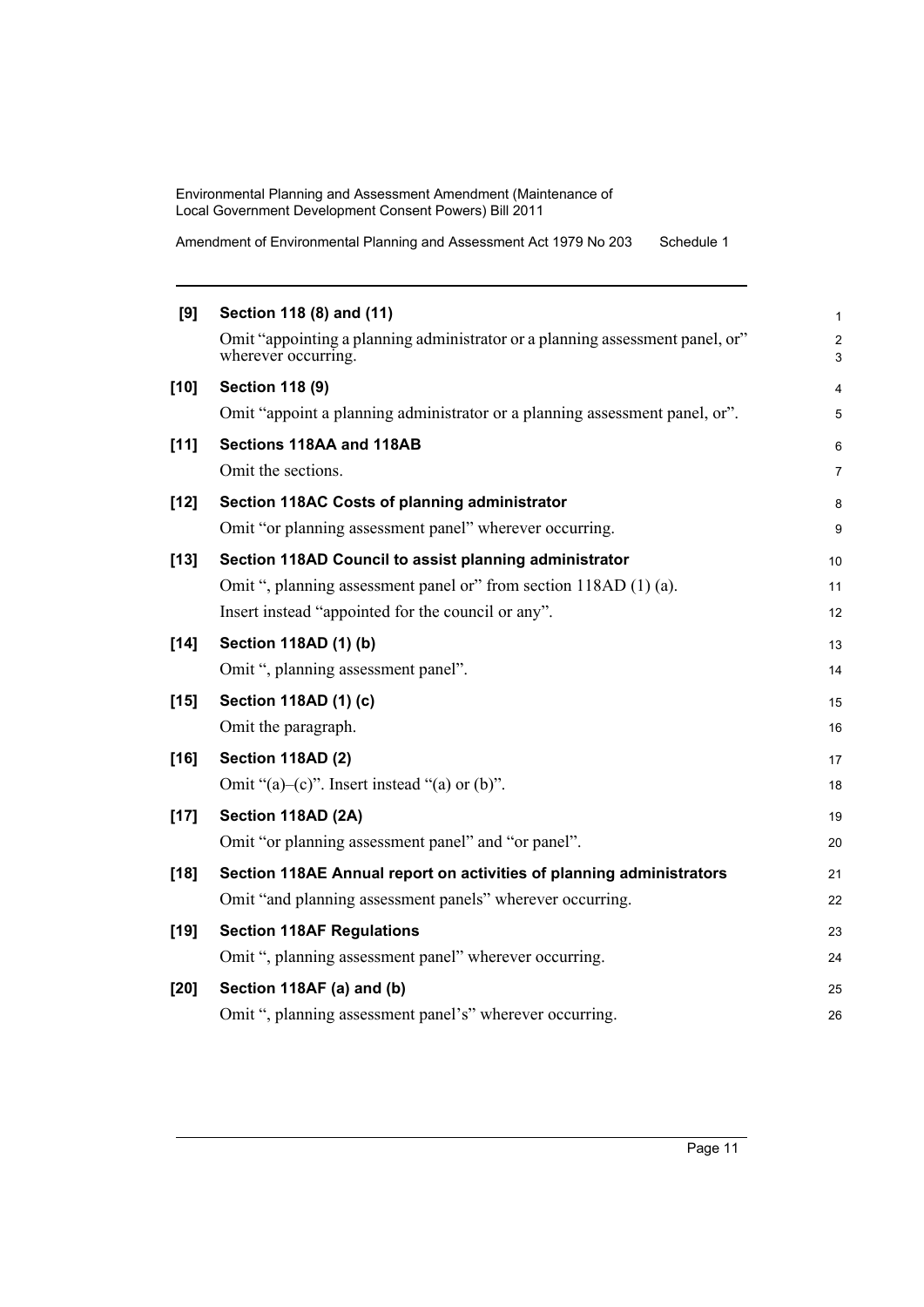Schedule 1 Amendment of Environmental Planning and Assessment Act 1979 No 203

| $[21]$ |                       | Section 118AG Protection for exercise of certain functions by Minister or<br>planning administrator                                                | $\mathbf{1}$<br>2   |
|--------|-----------------------|----------------------------------------------------------------------------------------------------------------------------------------------------|---------------------|
|        |                       | Omit "or planning assessment panel," from section 118AG (1).                                                                                       | 3                   |
|        |                       | Insert instead "or the revocation, or refusal to revoke, a delegation under<br>section 117I, or conferred or imposed on a planning administrator". | $\overline{4}$<br>5 |
| $[22]$ | Section 118AG (2)     |                                                                                                                                                    | 6                   |
|        |                       | Insert "or planning administrator" after "Minister".                                                                                               | $\overline{7}$      |
| $[23]$ | Section 118AG (2)     |                                                                                                                                                    | 8                   |
|        |                       | Insert ", except with the consent of the Minister," after "may not".                                                                               | 9                   |
| [24]   |                       | Section 118AG (3) and (4)                                                                                                                          | 10                  |
|        | wherever occurring.   | Insert "or by the planning administrator" after "delegate of the Minister)"                                                                        | 11<br>12            |
| $[25]$ |                       | <b>Schedule 5B Planning assessment panels</b>                                                                                                      | 13                  |
|        | Omit the Schedule.    |                                                                                                                                                    | 14                  |
| $[26]$ |                       | Schedule 6 Savings, transitional and other provisions                                                                                              | 15                  |
|        |                       | Insert at the end of clause $1(1)$ :                                                                                                               | 16                  |
|        |                       | Environmental Planning and<br>Assessment<br>Amendment<br>(Maintenance of Local Government Development Consent<br>Powers) Act 2011                  | 17<br>18<br>19      |
| $[27]$ | Schedule 6, Part 26   |                                                                                                                                                    | 20                  |
|        | Insert after Part 25: |                                                                                                                                                    | 21                  |
|        |                       | Part 26 Environmental Planning and Assessment                                                                                                      | 22                  |
|        |                       | <b>Amendment (Maintenance of Local</b>                                                                                                             | 23                  |
|        |                       | <b>Government Development Consent</b>                                                                                                              | 24                  |
|        |                       | Powers) Act 2011                                                                                                                                   | 25                  |
|        | 142                   | <b>Revocation of appointments</b>                                                                                                                  | 26                  |
|        | (1)                   | On the commencement date:                                                                                                                          | 27                  |
|        |                       | any appointment of a planning administrator that was in<br>(a)                                                                                     | 28                  |
|        |                       | force immediately before the commencement date is<br>revoked, and                                                                                  | 29<br>30            |
|        |                       |                                                                                                                                                    |                     |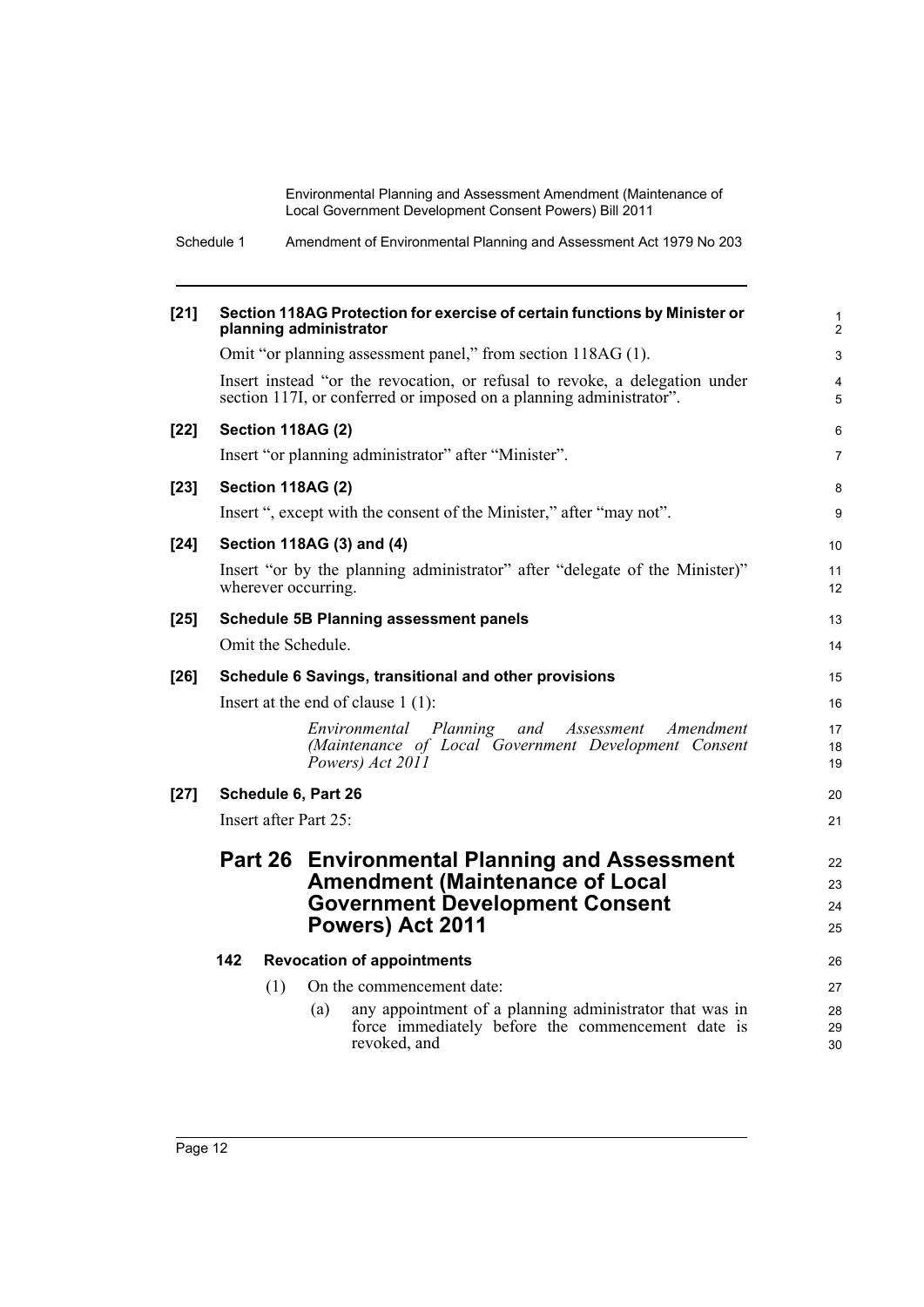Amendment of Environmental Planning and Assessment Act 1979 No 203 Schedule 1

|              |                   | any appointment of a planning assessment panel that was<br>(b)<br>in force immediately before the commencement date is<br>revoked.                                                                              | $\mathbf{1}$<br>$\overline{c}$<br>3 |
|--------------|-------------------|-----------------------------------------------------------------------------------------------------------------------------------------------------------------------------------------------------------------|-------------------------------------|
|              | (2)               | In this clause:                                                                                                                                                                                                 | 4                                   |
|              |                   | <b>commencement</b> date means the date of assent to the<br>Planning<br>and<br>Assessment<br>Environmental<br>Amendment<br>(Maintenance of Local Government Development Consent<br>Powers) Act 2011.            | 5<br>6<br>$\overline{7}$<br>8       |
|              | <b>Schedule 7</b> |                                                                                                                                                                                                                 | 9                                   |
|              |                   | Insert after Schedule 6:                                                                                                                                                                                        | 10                                  |
|              | <b>Schedule 7</b> | <b>Membership and procedure of Panel</b><br>for the Review of Councils                                                                                                                                          | 11<br>12                            |
|              |                   | (Section 117D)                                                                                                                                                                                                  | 13                                  |
| 1            |                   | <b>Meaning of "Panel"</b>                                                                                                                                                                                       | 14                                  |
|              |                   | In this Schedule:                                                                                                                                                                                               | 15                                  |
|              |                   | <b>Panel</b> means the Panel for the Review of Councils.                                                                                                                                                        | 16                                  |
| $\mathbf{2}$ |                   | Chairperson                                                                                                                                                                                                     | 17                                  |
|              | (1)               | One of the members of the Panel is to be appointed by the<br>Minister as Chairperson of the Panel. The appointment may be<br>made at the time the person is appointed as a member or after that<br>appointment. | 18<br>19<br>20<br>21                |
|              | (2)               | A person vacates the office of Chairperson if the person:                                                                                                                                                       | 22                                  |
|              |                   | ceases to be a member, or<br>(a)                                                                                                                                                                                | 23                                  |
|              |                   | (b)<br>resigns that office by instrument in writing addressed to<br>the Minister, or                                                                                                                            | 24<br>25                            |
|              |                   | is removed from that office under this clause.<br>(c)                                                                                                                                                           | 26                                  |
|              | (3)               | The Minister may at any time remove a person from the office of<br>Chairperson.                                                                                                                                 | 27<br>28                            |
|              |                   | <b>Deputies of members</b>                                                                                                                                                                                      | 29                                  |
|              | (1)               | The Minister may, from time to time, appoint a person to be the<br>deputy of a member of the Panel and the Minister may revoke any<br>such appointment.                                                         | 30<br>31<br>32                      |
|              |                   |                                                                                                                                                                                                                 |                                     |
|              | (2)               | In the absence of a member, the member's deputy:                                                                                                                                                                | 33                                  |

Page 13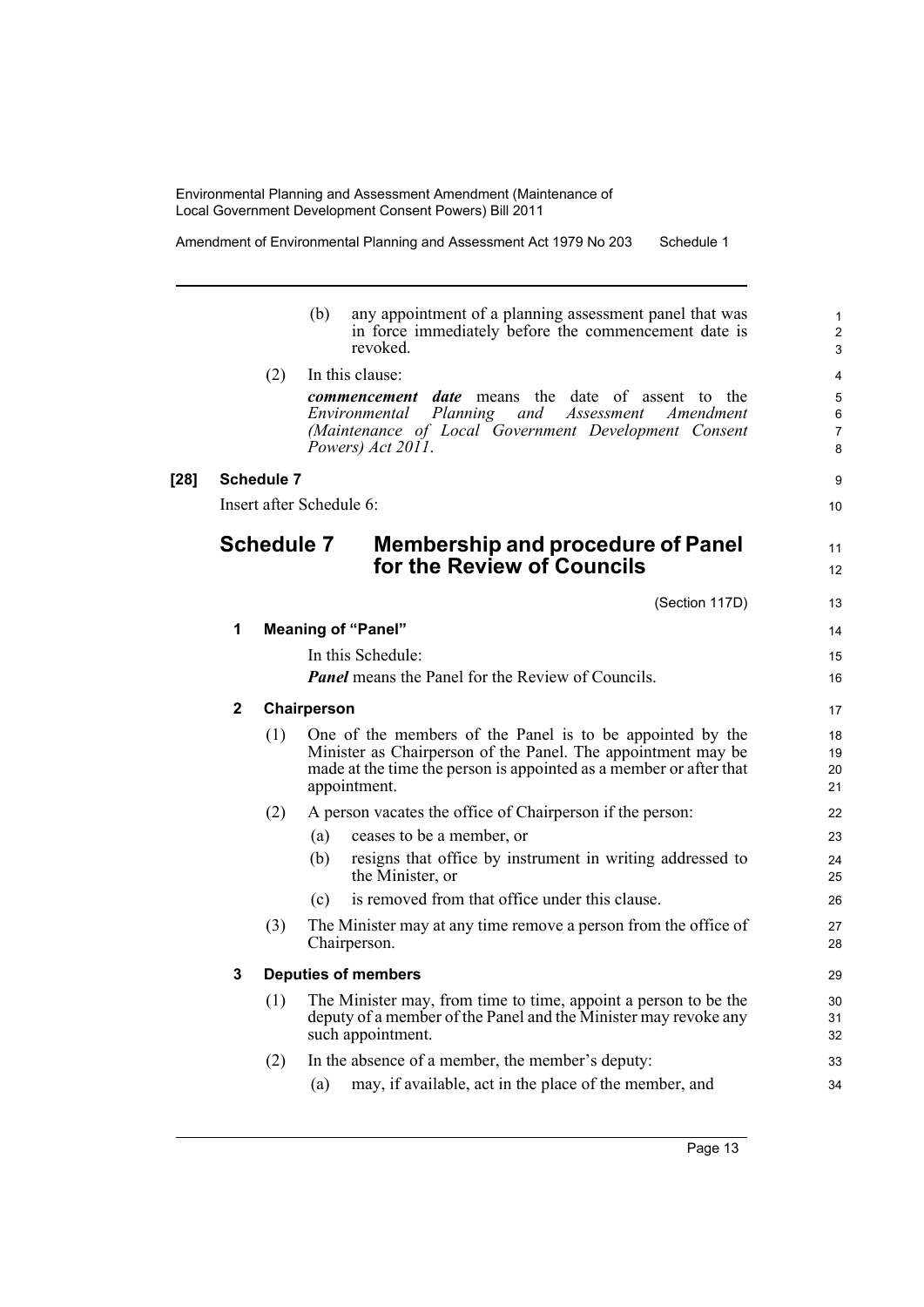Schedule 1 Amendment of Environmental Planning and Assessment Act 1979 No 203

(b) while so acting, has all the functions of the member and is to be taken to be a member.

- (3) The deputy of a member who is the Chairperson does not (because of this clause) have the member's functions as Chairperson.
- (4) A person while acting in the place of a member is entitled to be paid such allowances as the Minister may from time to time determine in respect of the person.

#### **4 Terms of office**

Subject to this Schedule, a member of the Panel holds office for such period (not exceeding 3 years) as is specified in the member's instrument of appointment, but is eligible (if otherwise qualified) for re-appointment.

#### **5 Allowances**

A member of the Panel is entitled to be paid such allowances as the Minister from time to time determines in respect of the member.

#### **6 Vacancy in office of member**

- (1) The office of a member of the Panel becomes vacant if the member:
	- (a) dies, or
	- (b) completes a term of office and is not re-appointed, or
	- (c) resigns the office by instrument in writing addressed to the Minister, or
	- (d) is removed from office under this clause, or
	- (e) is absent from 4 consecutive meetings of the Panel of which reasonable notice has been given to the member personally or in the ordinary course of post, except on leave granted by the Panel or unless, before the expiration of 4 weeks after the last of those meetings, the member is excused by the Panel for having been absent from those meetings, or
	- (f) becomes bankrupt, applies to take the benefit of any law for the relief of bankrupt or insolvent debtors, compounds with his or her creditors or makes an assignment of his or her remuneration for their benefit, or
	- (g) becomes a mentally incapacitated person, or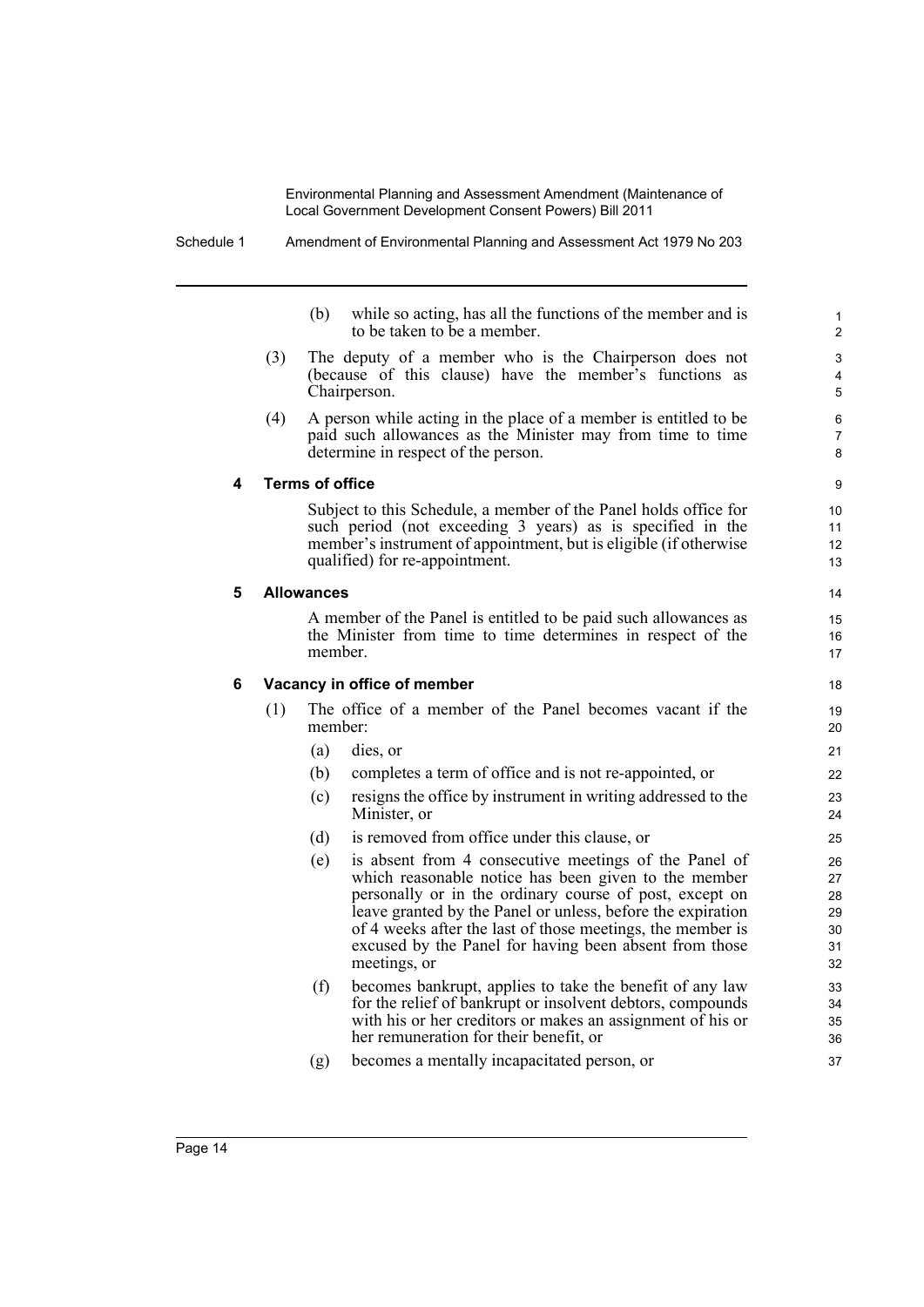Amendment of Environmental Planning and Assessment Act 1979 No 203 Schedule 1

|   |     | (h)     | is convicted in New South Wales of an offence that is<br>punishable by imprisonment for 12 months or more or is<br>convicted elsewhere than in New South Wales of an<br>offence that, if committed in New South Wales, would be<br>an offence so punishable.       | $\mathbf{1}$<br>$\overline{c}$<br>3<br>4<br>5 |
|---|-----|---------|--------------------------------------------------------------------------------------------------------------------------------------------------------------------------------------------------------------------------------------------------------------------|-----------------------------------------------|
|   | (2) |         | The Minister may remove a member from office at any time.                                                                                                                                                                                                          | 6                                             |
| 7 |     |         | Filling of vacancy in office of member                                                                                                                                                                                                                             | $\overline{7}$                                |
|   |     |         | If the office of a member of the Panel becomes vacant, a person<br>may, subject to this Schedule, be appointed to fill the vacancy.                                                                                                                                | 8<br>9                                        |
| 8 |     |         | <b>Disclosure of pecuniary interests</b>                                                                                                                                                                                                                           | 10                                            |
|   | (1) | If:     |                                                                                                                                                                                                                                                                    | 11                                            |
|   |     | (a)     | a member of the Panel has a direct or indirect pecuniary<br>interest in a matter being considered or about to be<br>considered at a meeting of the Panel, and                                                                                                      | 12<br>13<br>14                                |
|   |     | (b)     | the interest appears to raise a conflict with the proper<br>performance of the member's duties in relation to the<br>consideration of the matter,                                                                                                                  | 15<br>16<br>17                                |
|   |     |         | the member must, as soon as possible after the relevant facts have<br>come to the member's knowledge, disclose the nature of the<br>interest at a meeting of the Panel.                                                                                            | 18<br>19<br>20                                |
|   | (2) | member: | A disclosure by a member at a meeting of the Panel that the                                                                                                                                                                                                        | 21<br>22                                      |
|   |     | (a)     | is a member, or is in the employment, of a specified<br>company or other body, or                                                                                                                                                                                  | 23<br>24                                      |
|   |     | (b)     | is a partner, or is in the employment, of a specified person,<br>or                                                                                                                                                                                                | 25<br>26                                      |
|   |     | (c)     | has some other specified interest relating to a specified<br>company or other body or to a specified person,                                                                                                                                                       | 27<br>28                                      |
|   |     |         | is a sufficient disclosure of the nature of the interest in any matter<br>relating to that company or other body or to that person that may<br>arise after the date of the disclosure and that is required to be<br>disclosed under subclause (1).                 | 29<br>30<br>31<br>32                          |
|   | (3) |         | Particulars of any disclosure made under this clause must be<br>recorded by the Panel in a book kept for the purpose and that<br>book must be open at all reasonable hours for inspection by any<br>person on payment of the fee (if any) determined by the Panel. | 33<br>34<br>35<br>36                          |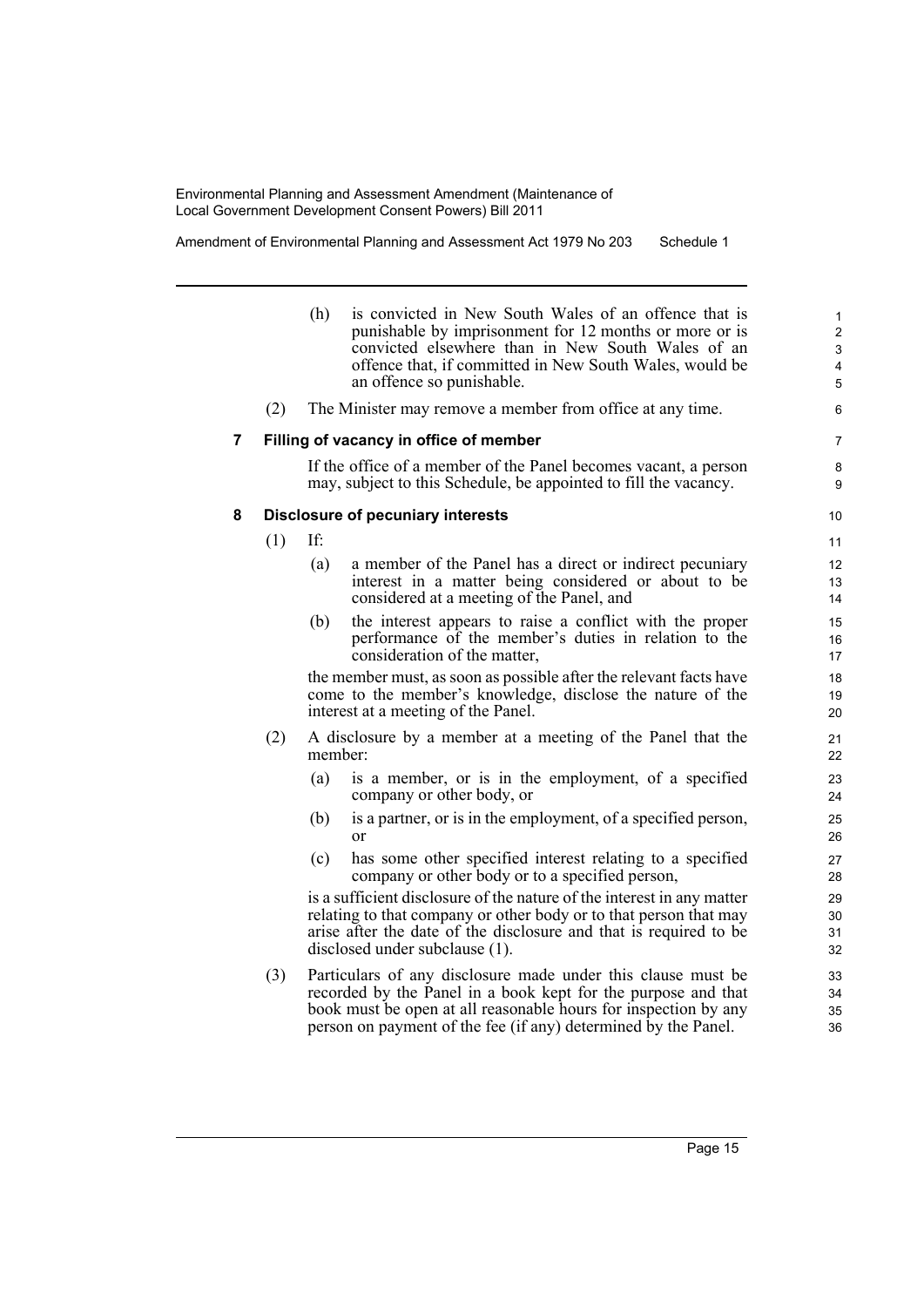Schedule 1 Amendment of Environmental Planning and Assessment Act 1979 No 203

|    | (4)    | After a member has disclosed the nature of an interest in any<br>matter, the member must not, unless the Minister or the Panel<br>otherwise determines:                                                                  | $\mathbf{1}$<br>$\overline{2}$<br>3 |
|----|--------|--------------------------------------------------------------------------------------------------------------------------------------------------------------------------------------------------------------------------|-------------------------------------|
|    |        | be present during any deliberation of the Panel with<br>(a)<br>respect to the matter, or                                                                                                                                 | 4<br>5                              |
|    |        | take part in any decision of the Panel with respect to the<br>(b)<br>matter.                                                                                                                                             | 6<br>$\overline{7}$                 |
|    | (5)    | For the purpose of the making of a determination by the Panel<br>under subclause (4), a member who has a direct or indirect<br>pecuniary interest in a matter to which the disclosure relates must<br>not:               | 8<br>9<br>10<br>11                  |
|    |        | (a)<br>be present during any deliberation of the Panel for the<br>purpose of making the determination, or                                                                                                                | 12<br>13                            |
|    |        | take part in the making by the Panel of the determination.<br>(b)                                                                                                                                                        | 14                                  |
|    | (6)    | A contravention of this clause does not invalidate any decision of<br>the Panel                                                                                                                                          | 15<br>16                            |
| 9  |        | <b>General procedure</b>                                                                                                                                                                                                 | 17                                  |
|    |        | The procedure for the calling of meetings of the Panel and for the<br>conduct of business at those meetings is, subject to the<br>regulations and to any direction of the Minister, to be as<br>determined by the Panel. | 18<br>19<br>20<br>21                |
| 10 | Quorum |                                                                                                                                                                                                                          | 22                                  |
|    |        | The quorum for a meeting of the Panel is a majority of the<br>members for the time being of the Panel.                                                                                                                   | 23<br>24                            |
| 11 |        | <b>Presiding member</b>                                                                                                                                                                                                  | 25                                  |
|    | (1)    | The Chairperson of the Panel or, in the absence of the<br>Chairperson, another member elected to chair the meeting by the<br>members present is to preside at a meeting of the Panel.                                    | 26<br>27<br>28                      |
|    | (2)    | The person presiding at any meeting of the Panel has a<br>deliberative vote and, in the event of an equality of votes, has a<br>second or casting vote.                                                                  | 29<br>30<br>31                      |
| 12 | Voting |                                                                                                                                                                                                                          | 32                                  |
|    |        | A decision supported by a majority of the votes cast at a meeting<br>of the Panel at which a quorum is present is the decision of the<br>Panel.                                                                          | 33<br>34<br>35                      |
|    |        |                                                                                                                                                                                                                          |                                     |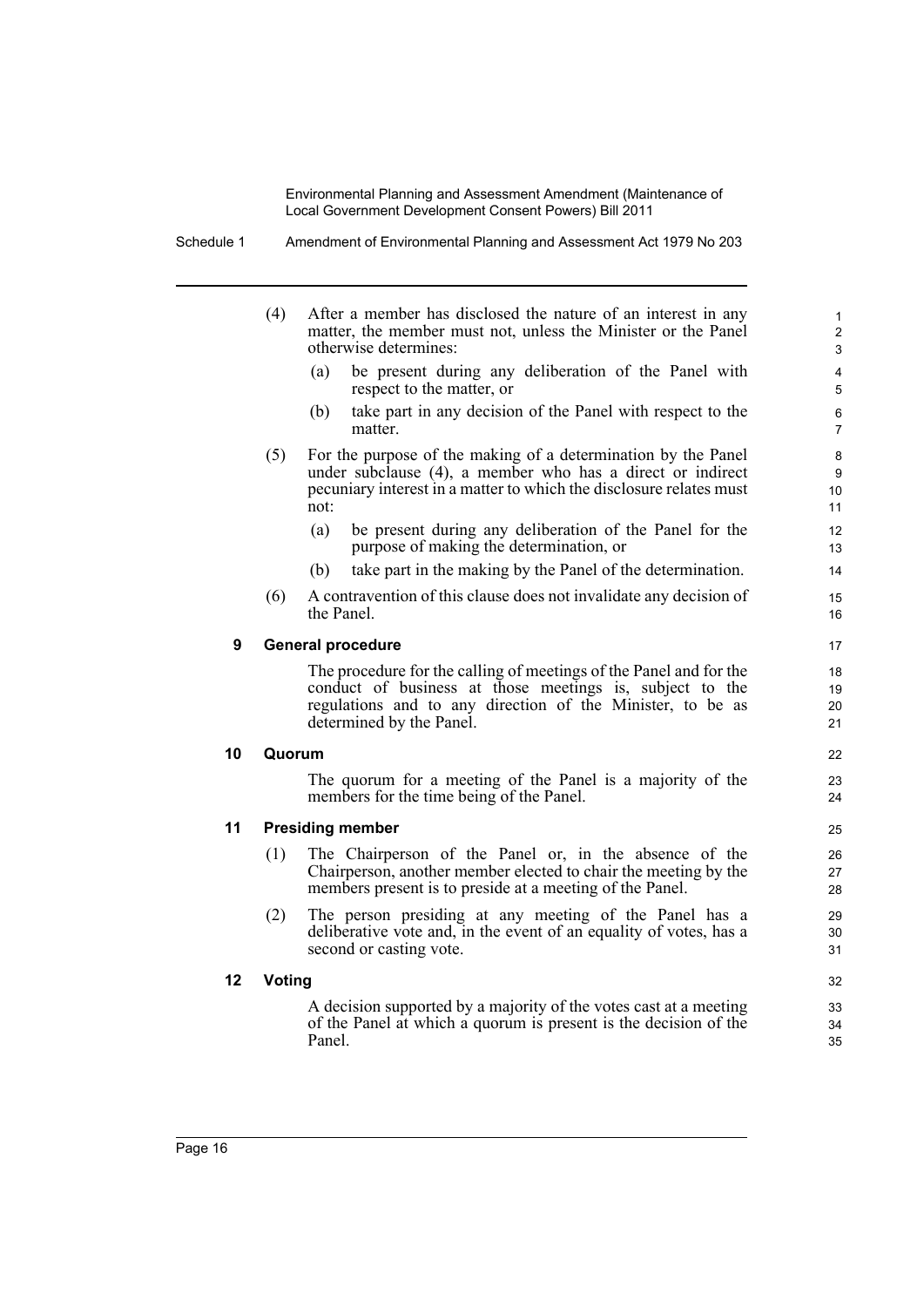Amendment of Environmental Planning and Assessment Act 1979 No 203 Schedule 1

#### **13 Minutes of meetings** The Panel is required to keep minutes of proceedings at its meetings. 1 2 3